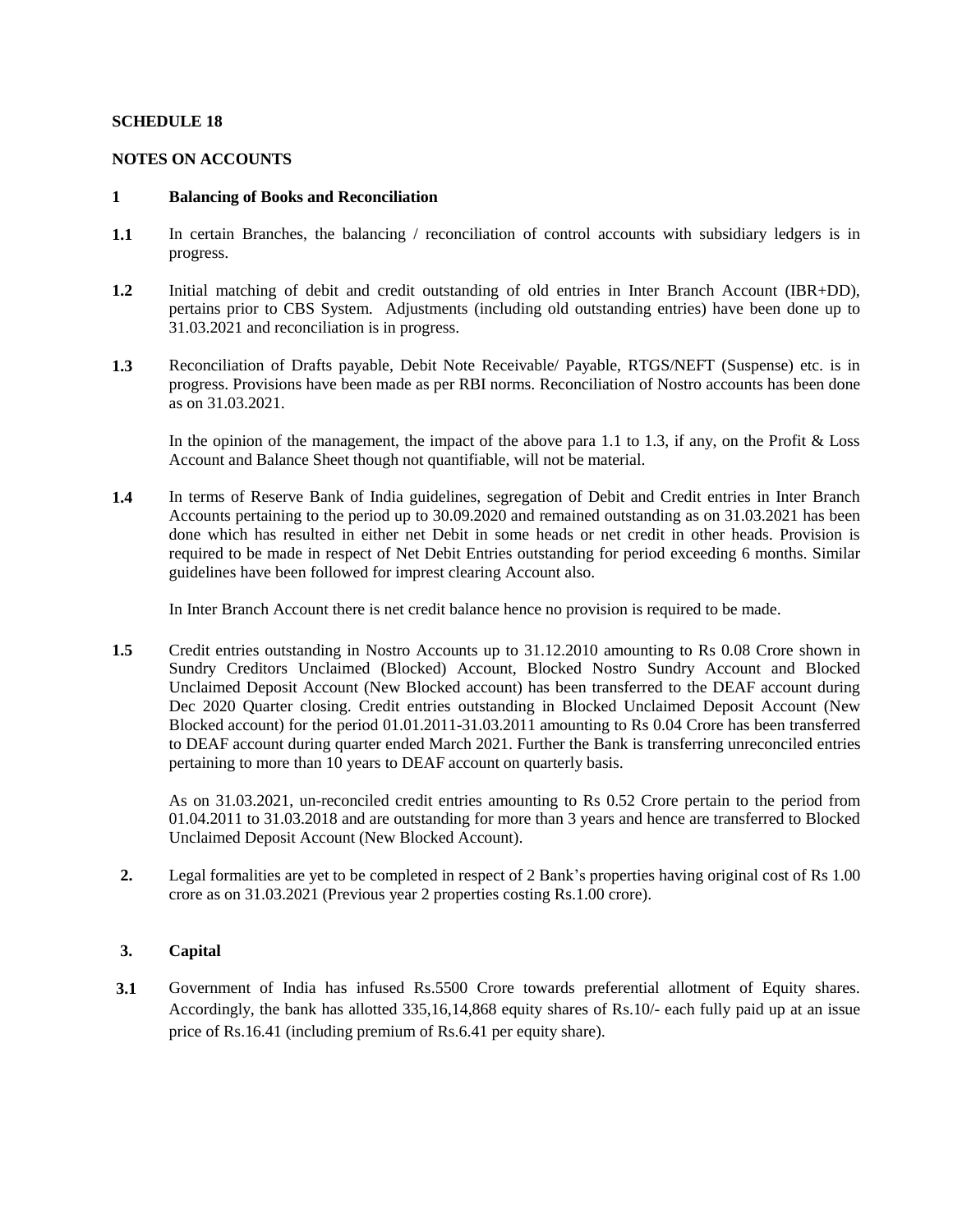|        | <b>Capital to Risk-Weighted Asset Ratio (CRAR)</b>                 |            | (Rs. in crore) |
|--------|--------------------------------------------------------------------|------------|----------------|
|        | Items                                                              | 2020-21    | 2019-20        |
| (i)    | Common Equity Tier I capital ratio (Basel-III)                     | 12.05%     | 7.59%          |
| (ii)   | Additional Tier I capital ratio (AT-I) (Basel-III)                 | 1.93%      | 1.99%          |
| (iii)  | CRAR – Tier I capital ratio (Basel-III)                            | 13.98%     | 9.58%          |
| (iv)   | CRAR – Tier II capital ratio (Basel-III)                           | 3.08%      | 3.18%          |
| (v)    | Total Capital ratio (CRAR) (Basel-III)                             | 17.06%     | 12.76%         |
| (vi)   | Percentage of the shareholding of the Government of India          | 97.07%     | 83.06%         |
| (vii)  | Amount of equity capital raised (including share premium)          | 5500.00    | 887.00         |
| (viii) | Amount of Additional Tier I capital raised                         | <b>NIL</b> | <b>NIL</b>     |
|        | of which                                                           |            |                |
|        | PNCPS:                                                             | <b>NIL</b> | <b>NIL</b>     |
|        | IPDI:                                                              | <b>NIL</b> | <b>NIL</b>     |
| (ix)   | Amount of Tier II capital raised of which Debt capital instrument: | NIL        | 737.30         |
|        | Preference Share Capital Instruments:                              |            |                |
|        | [Perpetual Cumulative Preference Share (PCPS) / Redeemable Non-    | NIL        | <b>NIL</b>     |
|        | Cumulative Preference Shares (RNCPS) / Redeemable Cumulative       | <b>NIL</b> | <b>NIL</b>     |
|        | Preference Shares (RCPS)]                                          |            |                |
|        |                                                                    |            |                |

#### **4. Investments**

#### **4.1 Value of Investments**

|       |       | (Rs. in crore) |                                                                  |          |          |
|-------|-------|----------------|------------------------------------------------------------------|----------|----------|
| Items |       |                | 2020-21                                                          | 2019-20  |          |
| (1)   | (i)   |                | Gross Value of Investments                                       |          |          |
|       |       | (a)            | In India                                                         | 32518.41 | 24946.38 |
|       |       | (b)            | Outside India                                                    | Nil      | Nil      |
|       | (ii)  |                | Provisions for Depreciation (including provision for NPA)        |          |          |
|       |       | (a)            | In India                                                         | 495.64   | 387.78   |
|       |       | (b)            | Outside India                                                    | Nil      | Nil      |
|       | (iii) |                | Net Value of Investments                                         |          |          |
|       |       | (a)            | In India                                                         | 32022.77 | 24558.60 |
|       |       | (b)            | Outside India                                                    | Nil      | Nil      |
| (2)   |       |                | Movement of provision held towards depreciation on Investments   |          |          |
|       |       |                | (Including provision for NPAs)                                   |          |          |
|       | (i)   |                | Opening balance                                                  | 394.28   | 288.39   |
|       | (ii)  |                | Add: Provisions made during the year                             | 102.30   | 174.68   |
|       | (iii) |                | Less: Write-off/ write-back of excess provisions during the year | 0.94     | 68.79    |
|       | (iv)  |                | Closing balance                                                  | 495.64   | 394.28   |

# **4.2 Repo / Reverse Repo Transactions (in face value terms)**

| 4.2.1 | Repo / Reverse Repo Transactions (Government Securities) |                                   | (Rs. in crore) |               |                  |  |
|-------|----------------------------------------------------------|-----------------------------------|----------------|---------------|------------------|--|
|       | Particulars                                              | Minimum                           | Maximum        | Daily Average | Balance<br>as on |  |
|       |                                                          | <b>Outstanding</b><br>Outstanding |                | Outstanding   | 31.03.2021       |  |
|       | Securities sold under Repos                              | $\overline{\phantom{0}}$          | 441.00         | 201.92        |                  |  |
|       | Securities<br>under<br>purchased                         |                                   |                |               |                  |  |
|       | <b>Reverse Repos</b>                                     | -                                 | 6700.00        | 2511.31       | 3600.00          |  |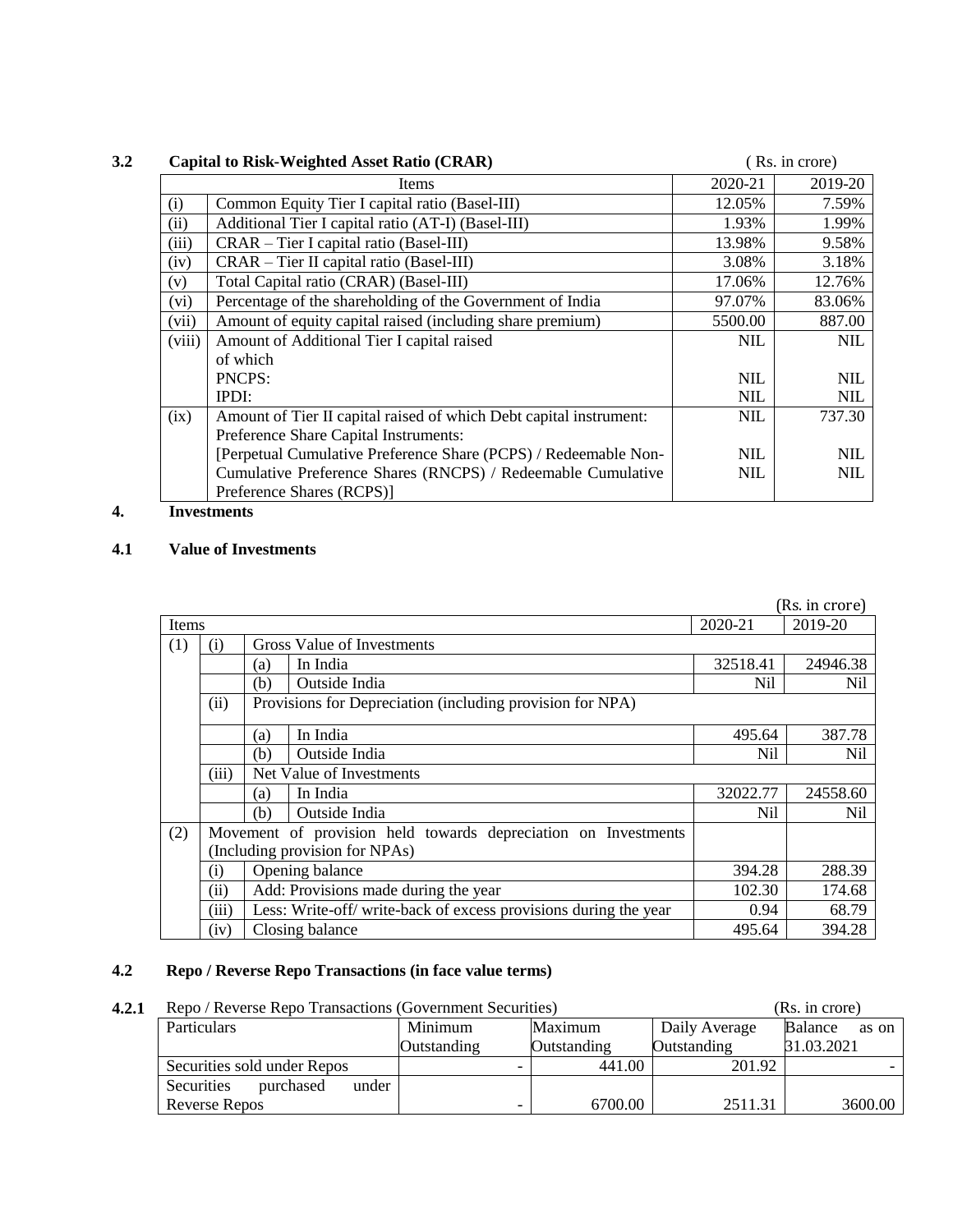### **4.2.2 Repo / Reverse Repo Transactions (Corporate Debt Securities)**

| Particulars                      | Minimum     | Maximum     | Daily Average | Balance<br>as on |
|----------------------------------|-------------|-------------|---------------|------------------|
|                                  | Outstanding | Outstanding | Outstanding   | 31.03.2021       |
| Securities sold under Repos      |             |             |               |                  |
| Securities<br>purchased<br>under |             |             |               |                  |
| Reverse Repos                    |             |             |               |                  |

### **4.3 Detail of bouncing of SGL Transfer Forms and Quantum of Penalty paid to Reserve Bank of India :**

|                                                                                                          | $2020 - 21$ | 2019-20 |
|----------------------------------------------------------------------------------------------------------|-------------|---------|
| i. Number of instances when the SGL transfer form bounced for want of either funds<br>or the securities. | Nil         | Nil     |
| ii. Penalty paid to RBI on account of bouncing of SGL transfer form                                      | Nil         | Nil     |

### **4.4 Non-SLR Investments Portfolio: Issuer Composition as on 31.03.2021**

|                | (Rs. in crore)               |          |              |                     |              |                   |  |  |  |  |  |  |  |  |
|----------------|------------------------------|----------|--------------|---------------------|--------------|-------------------|--|--|--|--|--|--|--|--|
| N <sub>o</sub> | <i>Issuer</i>                | Amount   | of<br>Extent | 'Below<br>Extent of | Extent<br>of | of<br>Extent      |  |  |  |  |  |  |  |  |
|                |                              |          | Private      | Investment Grade'   | 'Un-rated'   | 'Unlisted'        |  |  |  |  |  |  |  |  |
|                |                              |          | Placement    | <b>Securities</b>   | Securities   | <b>Securities</b> |  |  |  |  |  |  |  |  |
| (1)            | (2)                          | (3)      | (4)          | (5)                 | (6)          | (7)               |  |  |  |  |  |  |  |  |
| i.             | <b>PSUs</b>                  | 8615.90  | 8331.36      | 0.00                | 8353.55      | 8073.94           |  |  |  |  |  |  |  |  |
| ii.            | FIs                          | 951.73   | 14.60        | 0.00                | 46.66        | 14.60             |  |  |  |  |  |  |  |  |
| iii.           | <b>Banks</b>                 | 1525.02  | 0.00         | 0.00                | 24.90        | 0.00              |  |  |  |  |  |  |  |  |
| iv.            | Private Corporate            | 2049.79  | 238.64       | 549.60              | 286.53       | 614.29            |  |  |  |  |  |  |  |  |
| V.             | Subsidiaries/ Joint Ventures |          |              |                     |              |                   |  |  |  |  |  |  |  |  |
| VI.            | Others                       | 49.91    | 49.91        | 37.29               | 49.91        | 49.91             |  |  |  |  |  |  |  |  |
| vii.           | Provision<br>held<br>towards |          |              |                     |              |                   |  |  |  |  |  |  |  |  |
|                | depreciation<br>(including)  |          |              |                     |              |                   |  |  |  |  |  |  |  |  |
|                | NPA)                         | (495.64) | (229.12)     | (495.64)            | (258.97)     | (258.18)          |  |  |  |  |  |  |  |  |
|                | Total                        | 12696.71 | 8405.39      | 91.25               | 8502.58      | 8494.65           |  |  |  |  |  |  |  |  |

### **4.5 Movement of Non Performing Non SLR Investments**

|                              | (Rs. in crore) |         |  |  |  |  |  |
|------------------------------|----------------|---------|--|--|--|--|--|
| Particulars                  | 2020-21        | 2019-20 |  |  |  |  |  |
| Opening balance              | 468.36         | 382.67  |  |  |  |  |  |
| Additions during the year    | 17.05          | 141.84  |  |  |  |  |  |
| Reductions during the year   | 0.14           | 56.15   |  |  |  |  |  |
| Closing balance              | 485.28         | 468.36  |  |  |  |  |  |
| <b>Total Provisions held</b> | 485.28         | 383.11  |  |  |  |  |  |

#### **4.6 Derivatives**

Bank under derivatives only deals in merchant forward contract and the value of outstanding Forward contract as on 31.03.2021 is Rs 488.89 Crores. (Previous Year Rs.427.40 Crores)

### **4.7 Restructured / Rescheduled / Renegotiated - Investments during the year**

**(Rs. in crore)**

| Particulars                                                | 2020-21                                                               | $19-20$<br>201                           |
|------------------------------------------------------------|-----------------------------------------------------------------------|------------------------------------------|
| Standard .<br>assets subjected<br>restructuring etc.<br>to | $+ + +$<br>$N_{1}$<br>the contract of the contract of the contract of | Nil<br>the control of the control of the |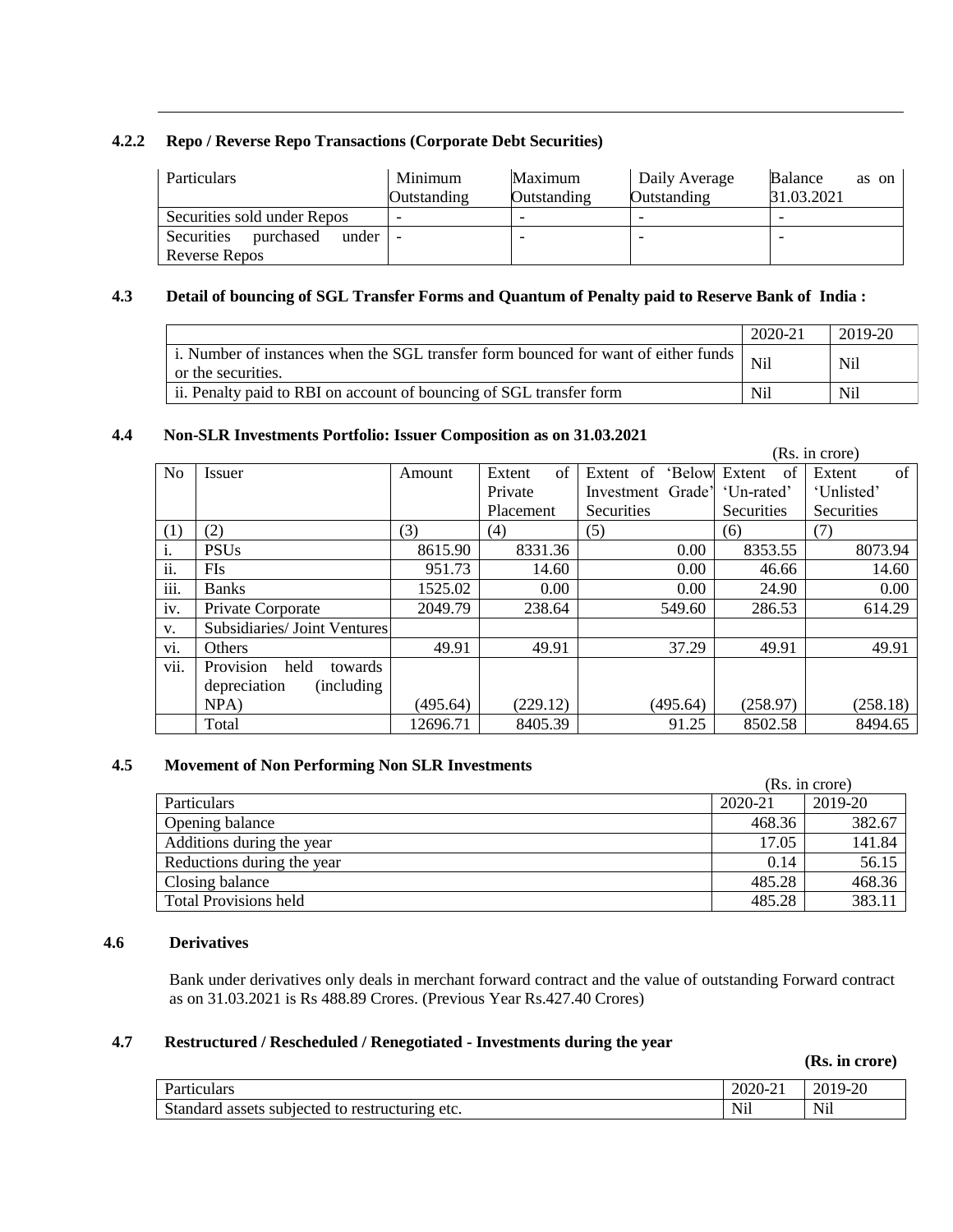| Sub-standard assets subjected to restructuring etc.    | Nil | N <sub>il</sub> |
|--------------------------------------------------------|-----|-----------------|
| Doubtful assets subjected to restructuring etc.        | Nil | <b>Nil</b>      |
| Total amount of assets subjected to restructuring etc. | Nil | Nil             |

- **4.8** During the year ending March, 21 the Bank has shifted Govt. securities amounting to Rs. 1767.09 crore (Face value) (B.V. Rs.1724.03Cr) from "Held till Maturity (HTM)" to "Available for Sale (AFS)" category and Rs. 1643.71 crore (Face Value) (B.V. Rs. 1665.25 crore) from "Available for Sale (AFS)" to "Held till Maturity (HTM)" category. There was no MTM loss on shifting of securities from AFS to HTM.
- **4.9.1** The value of shifting/ sales from HTM category(excluding one time transfer and sale under pre-announced OMO auctions and repurchase of Government securities by Government of India) during the year does not exceed 5% of the book value of investments held in HTM category at the beginning of the year.
- **4.9.2** Gross profit (without netting of Taxes) on sale of securities under HTM categories are transferred to Capital Reserve Account.
- **4.9.3** Provisions created on account of depreciation in the 'AFS' or 'HFT' categories are found to be in excess of the required amount in any year, the excess is credited to the Profit & Loss Account and an equivalent amount is appropriated to an Investment Reserve Account.
- **4.10**1. During the year ended March 31, 2021, Government of India vide Gazette Notification No. F.No. 7/23/2019-BOA-I dated 10.11.2020 has infused Rs.5500 Crore towards Preferential allotment of equity share capital. Further, the bank subscribed an equivalent amount to Non-Interest bearing (Non-Transferable) Special GOI Security which was issued at par and having date of maturity from December 14, 2030 to December 14, 2035 and held under HTM category as per GOI Notification dated 11.12.2020. The aforesaid securities would not be considered as an eligible investment which the bank is required to make in Government securities in pursuance of any statutory provisions or directions applicable to the bank.

### **5. Asset Quality**

#### **5.1. Non-Performing Assets**

|              |                               |                                                  |         | (Rs. in crore) |
|--------------|-------------------------------|--------------------------------------------------|---------|----------------|
| <b>Items</b> |                               |                                                  | 2020-21 | 2019-20        |
| (i)          |                               | Net NPAs to Net Advances (%)                     | 4.04    | 8.03           |
| (ii)         |                               | Provisioning Coverage Ratio (PCR) (%)            | 82.89   | 66.74          |
| (iii)        | <b>Movement of Gross NPAs</b> |                                                  |         |                |
|              | (a)                           | <b>Opening Balance</b>                           | 8874.57 | 8605.87        |
|              | (b)                           | Additions during the year                        | 1556.71 | 2908.56        |
|              | (c)                           | Reductions during the year                       | 1097.28 | 2639.86        |
|              | (d)                           | <b>Closing balance</b>                           | 9334.00 | 8874.57        |
| (iv)         |                               | <b>Movement of Net NPAs</b>                      |         |                |
|              | (a)                           | <b>Opening Balance</b>                           | 4684.15 | 4994.23        |
|              | (b)                           | Additions during the year                        | 1244.79 | 2136.42        |
|              | (c)                           | Reductions during the year                       | 3466.99 | 2446.50        |
|              | (d)                           | <b>Closing balance</b>                           | 2461.95 | 4684.15        |
| (v)          |                               | <b>Movement of provisions for NPAs</b>           |         |                |
|              |                               | (excluding provisions on standard assets)        |         |                |
|              | (a)                           | <b>Opening Balance</b>                           | 4138.79 | 3563.60        |
|              | (b)                           | Add: provisions made during the year             | 3101.96 | 805.68         |
|              | (c)                           | Less: write off, write back of excess provisions | 424.05  | 230.49         |
|              | (d)                           | <b>Closing balance</b>                           | 6816.70 | 4138.79        |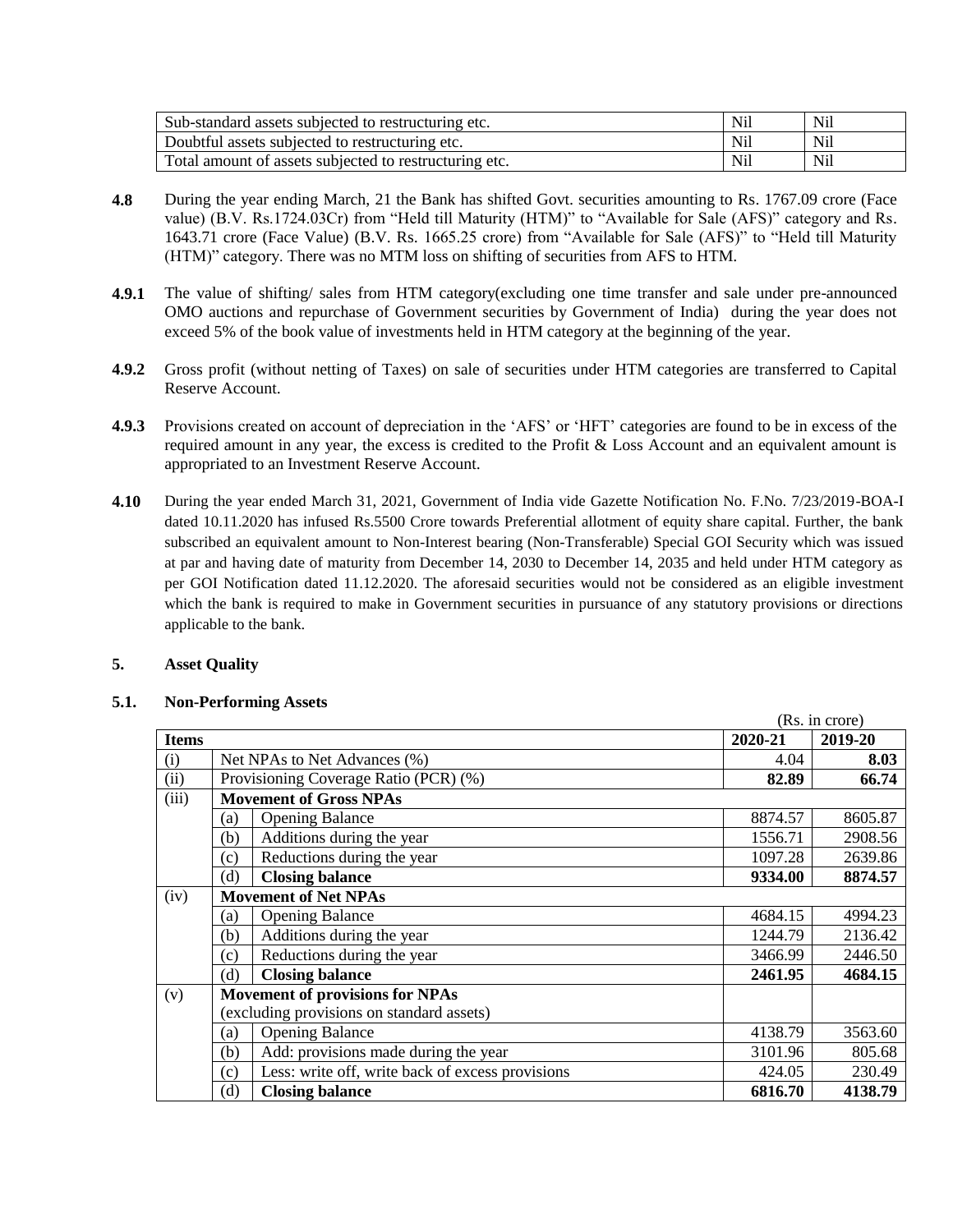**5.2** DICGC / CGTMSE/ ECGC claim eligible, lodged and re-lodged have been considered as security for provisioning on advances on the basis that such claims are valid / realizable.

### **5.3 Divergence in Asset Classification and Provisioning for NPAs**

In compliance with the Risk Assessment Report (RAR) for the year ended 2019-20, non-performing assets as per report have duly been classified and additional provision has been made. In conformity with RBI Circular No. BR.BP.BC.NO.63/21.04.018/2016-17 dated 18th April 2017 & DBR.BP.BC.No.32/21.04.018/2018-19 dated April 1, 2019 and SEBI Circular No. CIR/CFD/CMD/80/2017 dated July 18, 2017, the required disclosure is detailed below-

| S. No | Particulars                                                                 | Amount          |
|-------|-----------------------------------------------------------------------------|-----------------|
|       |                                                                             | (Rs. in crores) |
| 1.    | Gross NPAs as on March 31, $2020*$ as reported by the bank                  | 8874.57         |
| 2.    | Gross NPAs as on March 31, 2020 as assessed by RBI                          | 8874.57         |
| 3.    | Divergence in Gross NPAs (2-1)                                              | Nil             |
| 4.    | Net NPAs as on March 31, 2020 as reported by the bank                       | 4684.15         |
| 5.    | Net NPAs as on March 31, 2020 as assessed by RBI                            | 4595.15         |
| 6.    | Divergence in Net NPAs (5-4)                                                | (89.00)         |
| 7.    | Provisions for NPAs as on March 31, 2020 as reported by the bank            | 4138.80         |
| 8.    | Provisions for NPAs as on March 31, 2020 as assessed by RBI                 | 4227.80         |
| 9.    | Divergence in provisioning (8-7)                                            | 89.00           |
| 10.   | Reported Net Profit after Tax (PAT) for the year ended March 31, 2020       | (990.80)        |
| 11.   | Adjusted (notional) Net Profit after Tax (PAT) for the year ended March 31, |                 |
|       | 2020 after taking into account the divergence in provisioning               | (1079.80)       |

\* March 31, 2020 is the close of the reference period in respect of which divergences were assessed.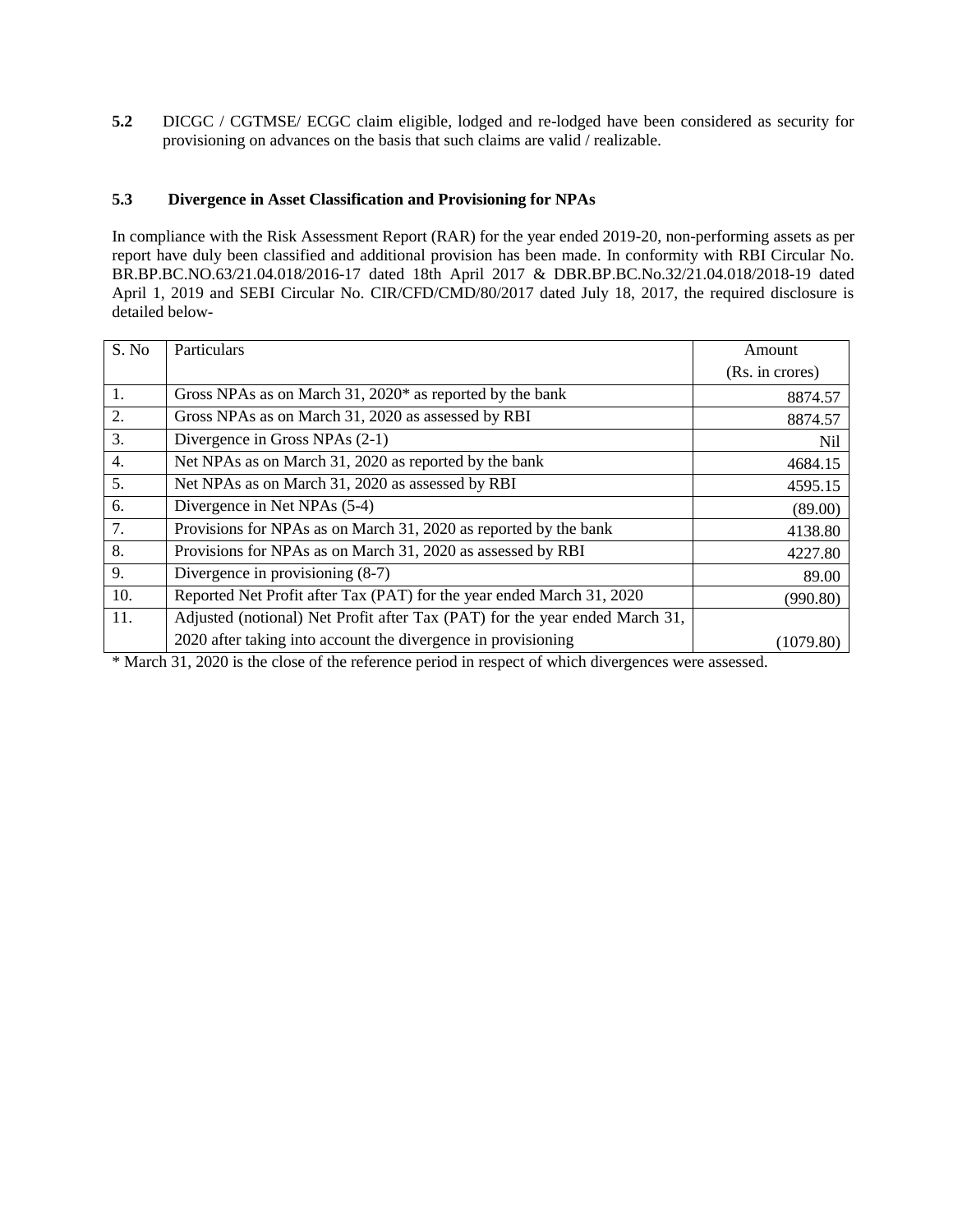#### **5.4 Details of Accounts Restructured**

|                | PUNJAB & SIND BANK                                                                                                                |                        |      |          |                     |         |                |                                        |          |                       |                |                |                      |                |                |                |              |                      |          |                |                |                 |
|----------------|-----------------------------------------------------------------------------------------------------------------------------------|------------------------|------|----------|---------------------|---------|----------------|----------------------------------------|----------|-----------------------|----------------|----------------|----------------------|----------------|----------------|----------------|--------------|----------------------|----------|----------------|----------------|-----------------|
|                | STATEMENT OF DISCLOSURE OF RESTRUCTURED ACCOUNTS AS ON 31.03.2021                                                                 |                        |      |          |                     |         |                |                                        |          |                       |                |                |                      |                |                |                |              |                      |          |                |                | (Rs. in crores) |
| S1.            | Type of Restructuring $\rightarrow$                                                                                               |                        |      |          | Under CDR Mechanism |         |                | Under SME Debt Restructuring Mechanism |          |                       |                |                | Others               |                |                |                |              | <b>TOTAL</b>         |          |                |                |                 |
| No.            | Asset Classification $\rightarrow$                                                                                                |                        | Std. | Sub-Std. | Doubt-ful           | $s$ osa | Total          | Std.                                   | Sub-Std. | Doubt-ful             | $\frac{1}{2}$  | $\mbox{Total}$ | $\operatorname{Std}$ | Sub-Std.       | Doubt-ful      | Loss           | $\rm Total$  | $\operatorname{Std}$ | Sub-Std. | Doubt-ful      | Loss           | Total           |
|                | Details $\downarrow$                                                                                                              |                        |      |          |                     |         |                |                                        |          |                       |                |                |                      |                |                |                |              |                      |          |                |                |                 |
| $\mathbf{1}$   | Restructured<br>Accounts as on                                                                                                    | No.of<br>Borrower      |      |          |                     |         |                | 3,985                                  | 125      | 5                     |                | 4,115          | 111                  | 9              | $\overline{2}$ |                | 122          | 4,096                | 134      | $\overline{7}$ |                | 4,237           |
|                | April 1 of the FY<br>(Opening figures) $*$                                                                                        | Amt. $O/s$             |      |          |                     |         | $\overline{a}$ | 226.43                                 | 15.60    | 0.13                  | L.             | 242.16         | 279.35               | 0.35           | 61.26          | $\sim$         | 340.96       | 505.78               | 15.95    | 61.39          | L.             | 583.12          |
|                |                                                                                                                                   | Prov. thereon          |      |          |                     |         |                | 19.86                                  | 2.36     | 0.04                  |                | 22.26          | 18.92                | 0.06           | 24.50          |                | 43.48        | 38.78                | 2.42     | 24.54          |                | 65.74           |
| 2              | Fresh Restructuring<br>during the year $#$                                                                                        | No.of<br>Borrower      |      | L.       |                     |         | L.             | 4,419                                  | 289      | 16                    | $\mathbf{1}$   | 4,725          | 5,237                | 1,126          | 22             | $\overline{2}$ | 6,387        | 9,656                | 1,415    | 38             | $\overline{3}$ | 11,112          |
|                |                                                                                                                                   | Amt.O/s                |      |          |                     |         | $\overline{a}$ | 393.73                                 | 47.22    | 3.57                  | 0.01           | 444.53         | 794.44               | 116.10         | 1.08           | 0.02           | 911.64       | 1,188.17             | 163.32   | 4.65           | 0.03           | 1,356.17        |
|                |                                                                                                                                   | Prov. thereon          |      |          |                     |         |                | 30.92                                  | 8.58     | 1.51                  | $0.01\,$       | 41.02          | 100.17               | 23.66          | 0.50           | 0.02           | 124.35       | 131.09               | 32.24    | 2.01           | 0.03           | 165.37          |
| 3              | Upgradations<br>to<br>restructured<br>Std.                                                                                        | No.of<br>Borrower      |      |          |                     |         | $\overline{a}$ |                                        |          |                       |                |                |                      |                |                |                |              |                      |          |                |                |                 |
|                | Category during the<br><b>FY</b>                                                                                                  | Amt.O/s                |      |          |                     |         | $\overline{a}$ |                                        |          | ÷.                    |                |                |                      |                |                |                |              |                      |          | $\sim$         |                |                 |
|                |                                                                                                                                   | Prov. thereon          |      |          |                     |         |                |                                        |          |                       |                |                |                      |                |                |                |              |                      |          | $\sim$         |                |                 |
| $\overline{4}$ | Std.<br>Restructured<br>Adv.which cease to<br>attract higher prov.                                                                | No.of<br>Borrower      |      |          | ÷                   |         |                |                                        |          |                       | ä,             |                |                      |                |                |                |              |                      |          | ÷.             |                |                 |
|                | And/or additional<br>risk weight at the<br>end of the FY and                                                                      | Amt.O/s                |      |          | $\sim$              |         | ä,             |                                        |          |                       | ÷              |                |                      |                |                |                |              |                      |          | ÷              | ٠              |                 |
|                | hence need not be<br>shown<br>as<br>Std.<br>restructured<br>Advances at the<br>beginning of the<br>next FY                        | Prov. thereon          |      |          |                     |         |                |                                        |          |                       |                |                |                      |                |                |                |              |                      |          | ÷              |                |                 |
| 5              | Down-gradations of<br>restructured                                                                                                | No.of<br>Borrower(-)   |      |          |                     |         |                |                                        | 476      | 106                   | $\overline{2}$ | 584            |                      | 26             |                | 1              | 27           |                      | 502      | 106            | $\mathfrak{Z}$ | 611             |
|                | accounts during the<br><b>FY</b>                                                                                                  | Amt.O/s $(-)$          |      |          |                     |         | u.             |                                        | 35.98    | 9.83                  | 0.02           | 45.83          |                      | 4.05           |                | 0.02           | 4.07         |                      | 40.03    | 9.83           | 0.04           | 49.90           |
|                |                                                                                                                                   | Prov.<br>Thereon $(-)$ |      |          | $\sim$              |         | L.             |                                        | 6.66     | 3.17                  | 0.02           | 9.85           |                      | 0.98           |                | 0.02           | 1            |                      | 7.64     | 3.17           | 0.04           | 10.85           |
| 6              | Write-offs<br>of<br>Restructured                                                                                                  | No.of<br>Borrower      |      |          |                     |         | $\overline{a}$ | 1,075                                  | 156      | $\mathbf{2}$          | $\mathbf{1}$   | 1,234          | 26                   | $\sim$         |                |                | 26           | 1,101                | 156      | $\sqrt{2}$     | $\mathbf{1}$   | 1.260           |
|                | accounts during the<br><b>FY</b>                                                                                                  | Amt.O/s $(-)$          |      |          |                     |         |                | 63.25                                  | 17.21    | 0.01                  | 0.01           | 80.48          | 35.91                | $\overline{a}$ | 31.74          |                | 67.65        | 99.16                | 17.21    | 31.75          | 0.01           | 148.13          |
|                |                                                                                                                                   | Prov. thereon          |      |          |                     |         |                | 5.37                                   | 2.72     | 0.01                  | 0.01           | 8.11           | 2.85                 | $\overline{a}$ | 4.70           | $\sim$         | 1.85         | 8.22                 | 2.72     | 4.69           | 0.01           | 6.26            |
| $\tau$         | Restructured<br>accounts as on Mar.                                                                                               | No.of<br>Borrower      |      |          |                     |         |                | 7,329                                  | 734      | 125                   | $\overline{2}$ | 8,190          | 5,322                | 1,161          | 24             | $\mathfrak{Z}$ | 6.510        | 12,651               | 1,895    | 149            | 5              | 14,700          |
|                | 31 of the FY<br>(Closing figures*)                                                                                                | Amt.O/s                |      |          |                     |         | $\overline{a}$ | 556.91                                 | 81.59    | 13.5<br>$\mathcal{D}$ | 0.02           | 652.04         | 1,037.88             | 120.50         | 30.60          | 0.04           | 1,189.<br>02 | 1,594.79             | 202.09   | 44.12          | 0.06           | 1841.06         |
|                |                                                                                                                                   | Prov. thereon          |      |          |                     |         |                | 45.41                                  | 14.58    | 4.71                  | 0.02           | 65.02          | 116.24               | 24.70          | 29.70          | 0.04           | 170.68       | 161.65               | 39.58    | 34.41          | 0.06           | 235.70          |
|                | */Excluding the figures of Standard Restructured Advances which do not attract higher Provisioning or Risk Weight (if Applicable) |                        |      |          |                     |         |                |                                        |          |                       |                |                |                      |                |                |                |              |                      |          |                |                |                 |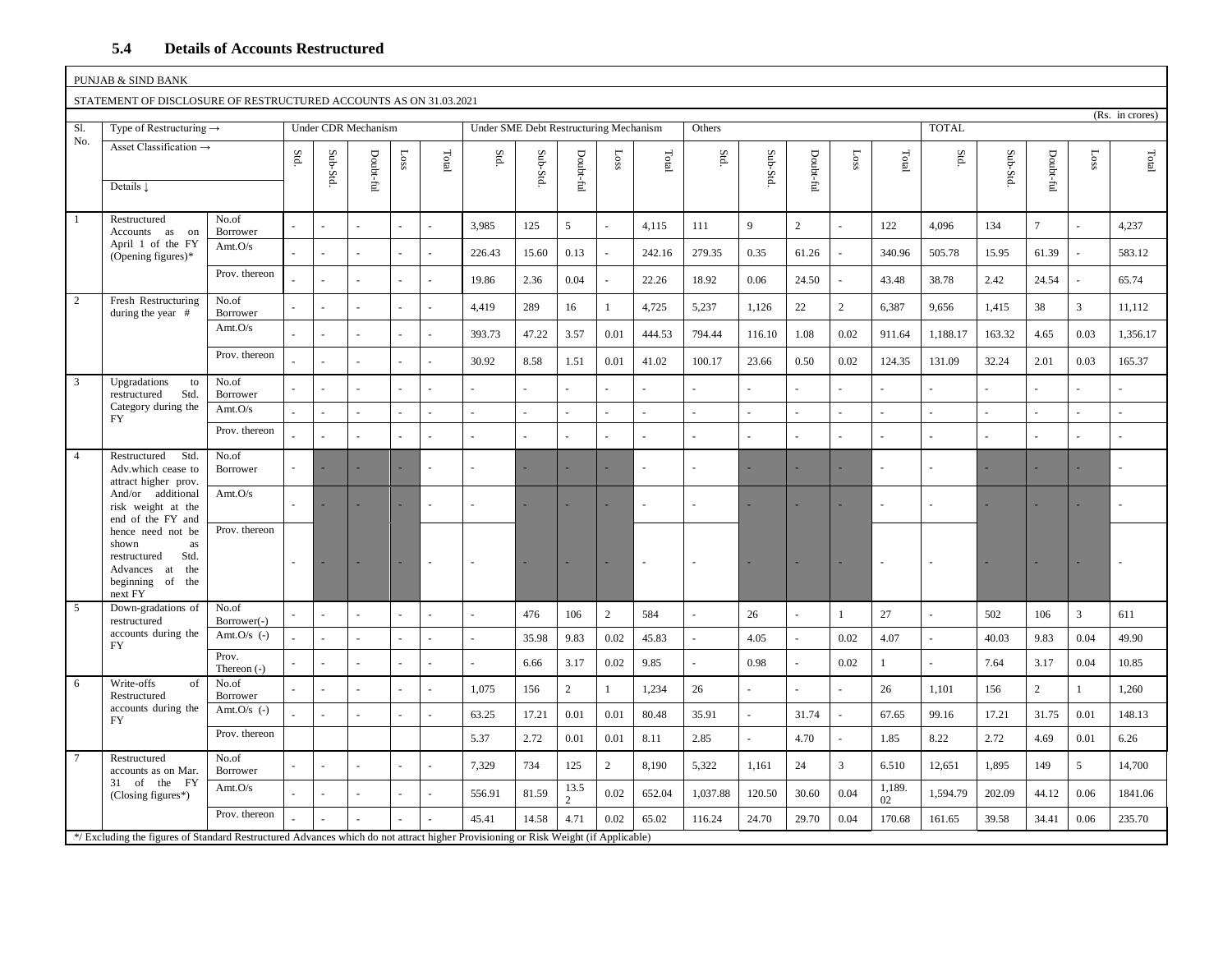# **5.5 Application of Flexible Structuring to Existing Loans**

|                           |                  |      |                          |                          |                      | (Rs. in Crore)                 |
|---------------------------|------------------|------|--------------------------|--------------------------|----------------------|--------------------------------|
| Period                    | No.              | of 1 |                          | Amount of loans taken up | Exposure             | weighted<br>average            |
|                           | <b>Borrowers</b> |      | for flexible structuring |                          |                      | duration of loans taken up for |
|                           | taken up         | for  |                          |                          | flexible structuring |                                |
|                           | flexibly         |      |                          |                          |                      |                                |
|                           | structuring      |      |                          |                          |                      |                                |
|                           |                  |      | Classified               | Classified as            | Before applying      | After<br>applying              |
|                           |                  |      | as Standard              | <b>NPA</b>               | flexile              | flexible                       |
|                           |                  |      |                          |                          | structuring          | structuring                    |
| Previous Financial Year   |                  |      |                          |                          |                      |                                |
| $(2019-20)$               |                  |      |                          |                          |                      |                                |
| Financial Year<br>Current |                  |      |                          |                          |                      |                                |
| $(2020-21)$               |                  |      |                          |                          |                      |                                |

### **5.6 Strategic Debt Restructuring Scheme (accounts which are currently under the stand-still period)**

|                 |                              |                         |                                |            |                                                             | (Rs. in Crore) |
|-----------------|------------------------------|-------------------------|--------------------------------|------------|-------------------------------------------------------------|----------------|
| No. of accounts | Amount outstanding as on the |                         |                                |            | Amount outstanding as on the   Amount outstanding as on the |                |
| where SDR has   | reporting date               |                         | reporting date with respect to |            | reporting date with respect to                              |                |
| been invoked    |                              |                         | accounts where conversion of   |            | accounts where conversion of                                |                |
|                 |                              |                         | debt to equity is pending      |            | debt to equity has taken place                              |                |
|                 | Classified<br><b>as</b>      | Classified<br><b>as</b> | Classified<br>as               | Classified | Classified<br>as                                            | Classified     |
|                 | Standard                     | <b>NPA</b>              | Standard                       | as NPA     | Standard                                                    | as NPA         |
|                 |                              |                         |                                |            |                                                             |                |
|                 | Nil                          | Nil                     | Nil                            | Nil        | Nil                                                         | Nil            |

# **5.7 Change in Ownership outside SDR Scheme**

|              |            |               |                 |                         |                          |              |                  | (Rs. in Crore)           |
|--------------|------------|---------------|-----------------|-------------------------|--------------------------|--------------|------------------|--------------------------|
| No.<br>of    | Amount     | outstanding   | Amount          | outstanding             | Amount outstanding as    |              |                  | Amount outstanding as    |
| accounts     | as on      | the reporting |                 | as on the reporting     | on the reporting date    |              |                  | on the reporting date    |
| where banks  | date       |               |                 | date with respect to    | with respect to accounts |              |                  | with respect to accounts |
| have decided |            |               | <i>accounts</i> | where                   | where conversion         | of           | where            | change<br>in             |
| effect<br>to |            |               |                 | conversion of debt to   | debt                     | to           |                  | ownership is envisaged   |
| change<br>in |            |               |                 | equity/invocation of    | equity/invocation        | of           |                  | by issuance of fresh     |
| ownership    |            |               |                 | pledge of equity shares | pledge of equity shares  |              | shares           | sale<br>$\alpha$<br>of   |
|              |            |               | is pending      |                         | has taken place          |              | promoters equity |                          |
|              |            |               |                 |                         |                          |              |                  |                          |
|              | Classified | asClassified  | Classified      | asClassified            | Classified               | asClassified | Classified       | asClassified as          |
|              | Standard   | as NPA        | Standard        | as NPA                  | Standard                 | as NPA       | Standard         | <b>NPA</b>               |
|              |            |               |                 |                         |                          |              |                  |                          |
|              | Nil        | Nil           | Nil             | Nil                     | Nil                      | Nil          | Nil              | Nil                      |

### **5.8 Scheme for Sustainable Structuring of Stressed Assets (S4A).**

|                                                                                       |             |                |           | (Rs. in Crore)        |
|---------------------------------------------------------------------------------------|-------------|----------------|-----------|-----------------------|
| No. of accounts where S4A   Aggregate amount   Amount outstanding<br>has been applied | outstanding |                |           | <b>Provision held</b> |
|                                                                                       |             | In Part A      | In Part B |                       |
| Classified as Standard –                                                              | Nil         | N <sub>i</sub> | Nil       | Nil                   |
| Classified as NPA                                                                     | Nil         | Nil            | Nil       | Nil                   |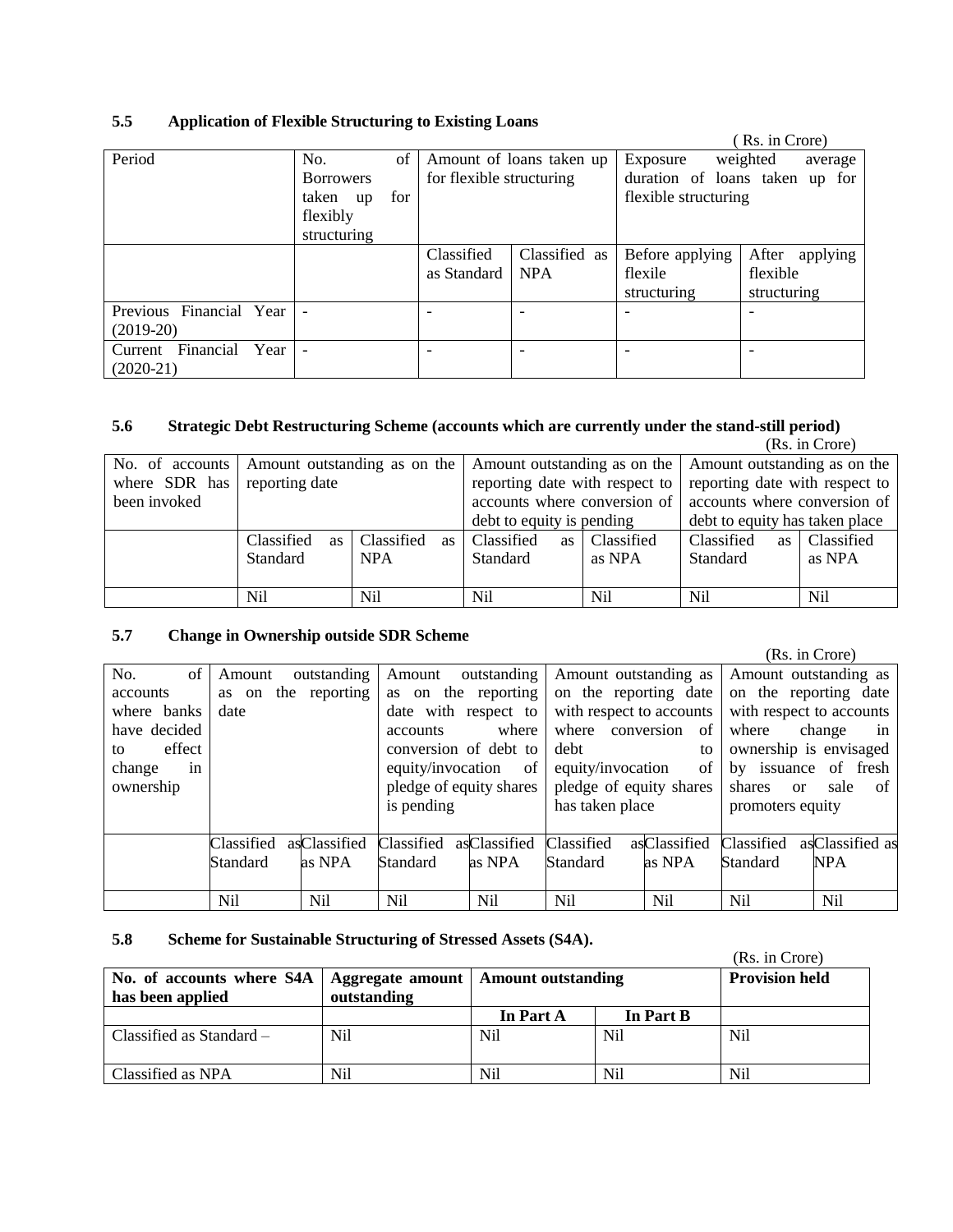### **5.9 Details of Financial Assets sold to Securitization / Reconstruction Companies for Asset Reconstruction A. Details of Sales**

|       |                                                                                          |         | (Rs. in crore)  |
|-------|------------------------------------------------------------------------------------------|---------|-----------------|
|       | <b>Item</b>                                                                              | 2020-21 | 2019-20         |
| (i)   | Number of Accounts                                                                       | Nil     |                 |
| (ii)  | Aggregate Value (net of provisions) of accounts sold to SC/RC                            | Nil     | 0               |
| (iii) | Aggregate consideration                                                                  | Nil     | 66.62           |
| (iv)  | Additional consideration realized in respect of accounts transferred in<br>earlier years | Nil     | N <sub>il</sub> |
| (v)   | Aggregate gain/loss over net book value                                                  | Nil     | 66.62           |

# **B. Details of Book Value of Investments in Security Receipts** (Rs. in crore)

|      | Item                                                                      | 2020-21 | 2019-20 |
|------|---------------------------------------------------------------------------|---------|---------|
| (i)  | Backed by NPAs sold by the bank as underlying                             | 37.30   | 37.62   |
| (ii) | Backed by NPAs sold by other banks / financial institutions / non banking |         |         |
|      | financial companies as underlying                                         |         |         |
|      | Total                                                                     | 37.30   | 37.62   |

### **5.10 Details of non-performing financial assets purchased / sold: A. Details of non-performing financial assets purchased:**

|    |                    |                                                           |         | (Rs. in crore) |
|----|--------------------|-----------------------------------------------------------|---------|----------------|
|    | <b>Particulars</b> |                                                           | 2020-21 | 2019-20        |
|    | (a)                | No. of accounts purchased during the year                 | Nil     | Nil            |
|    | (b)                | Aggregate outstanding                                     | Nil     | Nil            |
| ٠. | (a)                | Of these, number of accounts restructured during the year | Nil     | Nil            |
|    | (b)                | Aggregate outstanding                                     | Nil     | Nil            |

### **B. Details of non-performing financial assets sold:**

|                    |                                  |         | (Rs. in crore) |
|--------------------|----------------------------------|---------|----------------|
| <b>Particulars</b> |                                  | 2020-21 | 2019-20        |
|                    | No. of accounts sold             | Nil     |                |
| <u>L.</u>          | Aggregate outstanding            | Nil     |                |
| <u>.</u>           | Aggregate consideration received | Nil     | 66.62          |

# **5.11 Provisions on Standard Assets**

|                                                               |         | (Rs. in crore) |
|---------------------------------------------------------------|---------|----------------|
| <b>Item</b>                                                   | 2020-21 | 2019-20        |
| <b>Provisions towards Standard Assets</b>                     | 1594.32 | 309.96         |
| Provision for Diminution in FV Restructured Standard Advances | 50.77   | 13.49          |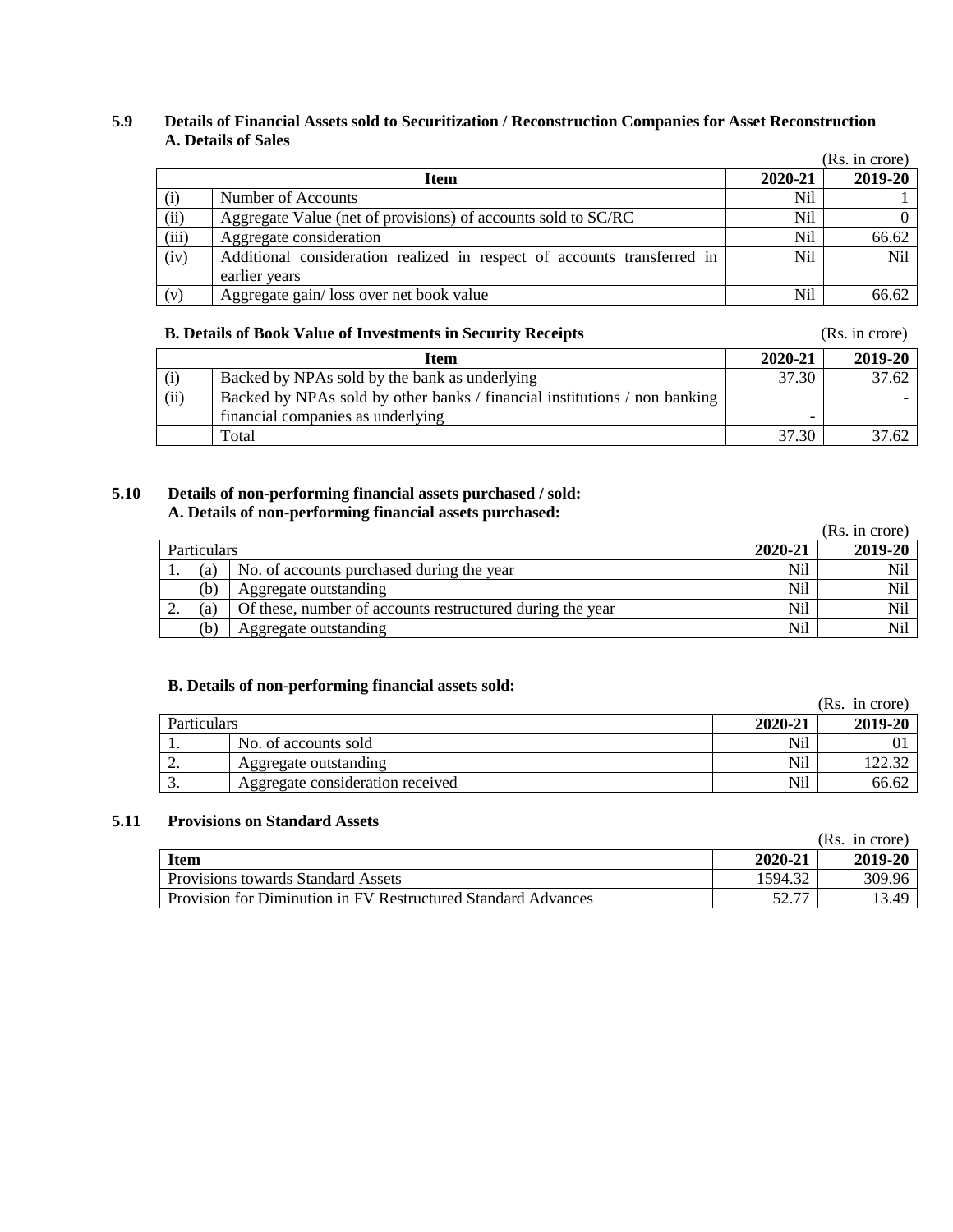#### **5.12 Provisioning pertaining to Fraud Accounts**

|         |                                 |                    |                          |                              | (Rs. in crore)                             |
|---------|---------------------------------|--------------------|--------------------------|------------------------------|--------------------------------------------|
| Year    | No of Frauds<br><b>Reported</b> | Amount<br>Involved | <b>Provision</b><br>made | <b>Unamortized</b><br>Amount | <b>Unamortized</b><br>Amount As on<br>Date |
| 2020-21 | 144                             | 3825.86            | 3804.08*                 | Nil                          | Nil                                        |
| 2019-20 | 67                              | 397.28             | 380.09                   | 17.19                        | 17.19                                      |
| 2018-19 | 41                              | 412.27             | 412.27                   | Nil                          | Nil                                        |
| 2017-18 | 23                              | 136.60             | 136.28                   | Nil                          | Nil                                        |

\*

(i) The amount is after deducting recoveries of Rs. 38.97 Crores in fraud amount.

(ii) Unamortized amount of Rs. 17.19 Crores of financial year 2019-20 has been provided during the year.

(iii) This amount includes Rs. 2667.09 Crores provision / write off already provided upto 31st March 2020.

### **During the FY 2020-21, bank has fully provided for frauds declared up to 31st March 2021.**

**5.13.1** As per RBI Circular No.DBR.BP.BC.18/21.04.048/2018-19 dated 1st January 2019 and extended guidelines for the same vide RBI Circular No. DOR.No.BP.BC.34/21.04.048/2019-20 dated February 11, 2020 and again extended guidelines for the same vide RBI Notification No. DOR.No.BP.BC.4/21.04.048/2020-21 dated August 6, 2020 on "One time MSME restructuring", the details of MSME restructured accounts as on 31st March, 2021 are as under

| <b>No. of Accounts Restructured</b> | <b>Amount (Rs. in crore)</b> |
|-------------------------------------|------------------------------|
|                                     | 604.79                       |

**5.13.2** In terms of Hon'ble Supreme Court order and necessary guidelines issued by Reserve Bank of India (RBI), the Bank has kept Delhi Airport Metro Express Private Limited (DAMEPL) as standard account. Position as on 31.03.2021 is as under:

|                                                                    |                                                        | (Rs. in crore)                  |
|--------------------------------------------------------------------|--------------------------------------------------------|---------------------------------|
| Amount not treated<br>as per NPA as<br><b>IRAC</b><br>per<br>norms | Provisions required to be<br>made as per IRAC<br>norms | <b>Provisions actually held</b> |
| 161.45                                                             | 40 36                                                  | 87.06                           |

- **5.13.3** The Bank is carrying a provision of Rs.10.97 Crore as at 31st March, 2021 being 5% of outstanding food credit availed by the State Government of Punjab as per the RBI letter No. DBR (BP) No! 7201! 21.04.132 /2017 - 18 dated 08.02.2018 issued to SBI the lead bank.
- **5.13.4** Bank has reported 70 borrowal accounts under borrower fraud category amounting to Rs 3824.83 Crores (including investment of Rs.205.00 Crores) to Reserve Bank of India during the year ended 31st March,2021. The bank is holding provision of Rs.3803.04 Crores (including provision of Rs 2667.09 Crores held as on 31st March 2020) as at March 31, 2021 after adjustment of recoveries of Rs.38.97 Crores and unamortized portion of Rs.17.19 Crores pertaining to year 2019-20.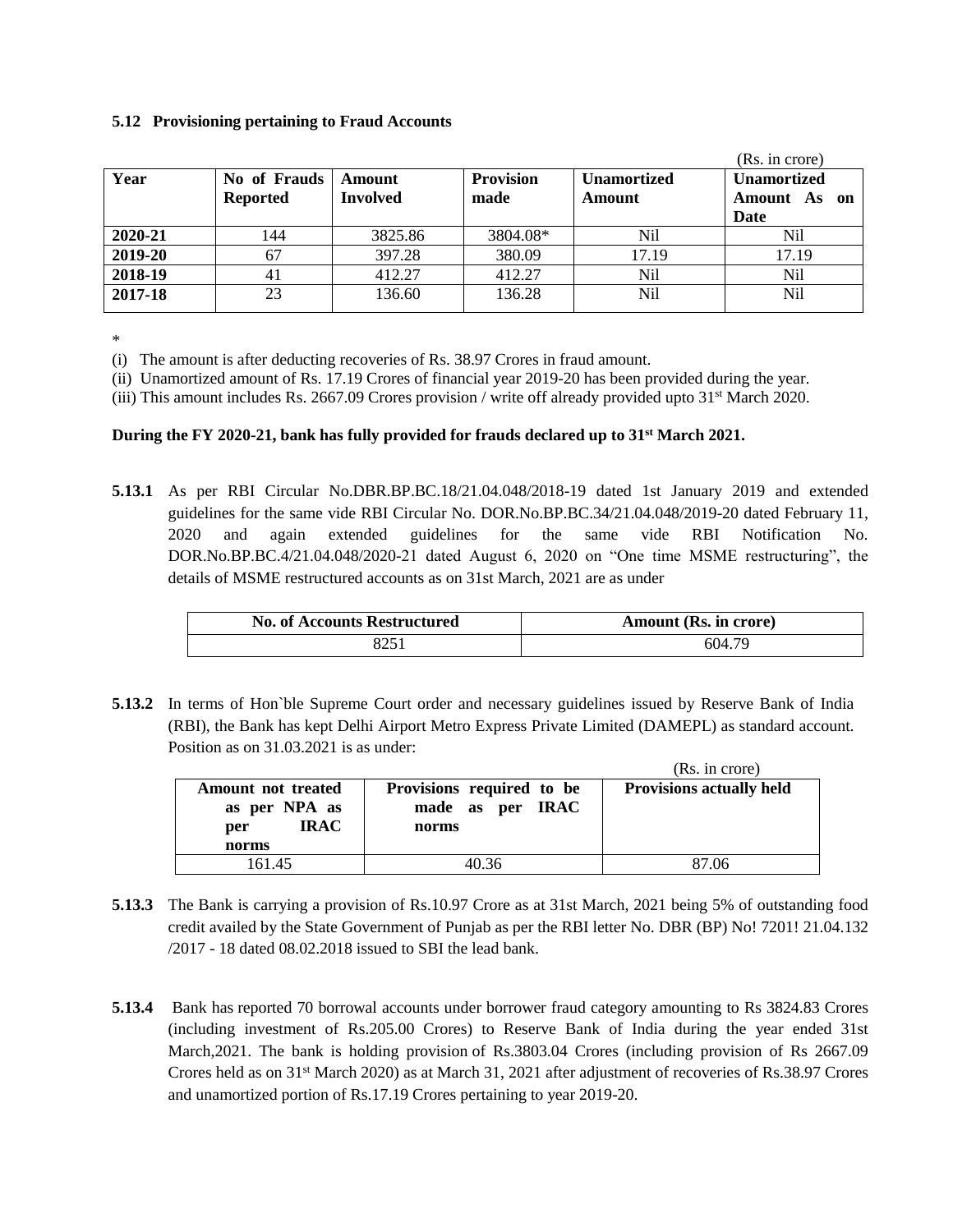# **6 Business Ratios**

|       | <b>Items</b>                                                  | 2020-21    | 2019-20     |
|-------|---------------------------------------------------------------|------------|-------------|
| (i)   | Interest Income as a percentage to average working funds      | 6.52%      | 7.25%       |
| (ii)  | Non-Interest Income as a percentage to average working funds  | 0.84%      | 0.82%       |
| (iii) | Operating Profit as a percentage to average working funds     | $0.72\%$   | 1.00%       |
| (iv)  | <b>Return on Assets</b>                                       | $(-)2.55%$ | $(-)$ 0.91% |
| (v)   | Business [Deposits plus Advances] per employee (Rs. in crore) | 18.49      | 16.98       |
| (vi)  | Profit per employee (Rs. in lacs)                             | $(-)30.94$ | $(-)$ 11.14 |

### **7. Asset Liability Management**

Maturity Pattern of Assets and Liabilities as on 31.03.2021:

|                                     | $m$ and $n$ is a set of $n$ and $m$ and $m$ and $m$ and $m$ is $m$ . If $m$ is $m$ is $m$ is $m$ is $m$ is $m$ is $m$ is $m$ is $m$ is $m$ is $m$ is $m$ is $m$ is $m$ is $m$ is $m$ is $m$ is $m$ is $m$ is $m$ is $m$ is $m$<br>(Rs. in crore) |                 |                    |                   |                           |          |  |  |  |
|-------------------------------------|--------------------------------------------------------------------------------------------------------------------------------------------------------------------------------------------------------------------------------------------------|-----------------|--------------------|-------------------|---------------------------|----------|--|--|--|
| <b>Maturity Pattern</b>             | <b>Deposits</b>                                                                                                                                                                                                                                  | Loans $\&$      | <b>Investments</b> | <b>Borrowings</b> | <b>Foreign Currency</b>   |          |  |  |  |
| (Time Buckets)                      |                                                                                                                                                                                                                                                  | <b>Advances</b> |                    |                   | <b>Liabilities Assets</b> |          |  |  |  |
| $1$ day                             | 474.31                                                                                                                                                                                                                                           | 2725.77         | 0.00               | 0.00              | 15.20                     | 141.81   |  |  |  |
| $2 - 7$ days                        | 3204.80                                                                                                                                                                                                                                          | 691.09          | 89.02              | 0.00              | 0.74                      | 17.40    |  |  |  |
| $8 - 14$ days                       | 879.02                                                                                                                                                                                                                                           | 563.67          | 225.90             | 0.00              | 3.06                      | 38.81    |  |  |  |
| 15 - 30 days                        | 2222.26                                                                                                                                                                                                                                          | 1426.93         | 0.00               | 0.00              | 8.37                      | 52.53    |  |  |  |
| 31 days to 2 months                 | 6915.01                                                                                                                                                                                                                                          | 895.62          | 10.72              | 0.00              | 15.23                     | 61.12    |  |  |  |
| Over 2 months $&$ up to<br>3 months | 6484.38                                                                                                                                                                                                                                          | 862.06          | 514.62             | 0.00              | 13.48                     | 65.00    |  |  |  |
| Over 3 months $&$ up to<br>6 months | 11334.87                                                                                                                                                                                                                                         | 3285.18         | 930.44             | 13.59             | 29.36                     | 73.93    |  |  |  |
| Over 6 months $\&$ up to<br>1 year  | 26082.26                                                                                                                                                                                                                                         | 2324.11         | 1853.21            | 327.18            | 64.29                     | 9.36     |  |  |  |
| Over 1 year $&$ up to 3<br>years    | 16940.38                                                                                                                                                                                                                                         | 9900.44         | 5006.82            | 65.48             | 64.31                     | 16.16    |  |  |  |
| Over 3 years $&$ up to 5<br>years   | 11069.62                                                                                                                                                                                                                                         | 9886.11         | 4436.95            | 0.00              | 13.60                     | 97.75    |  |  |  |
| Over 5 years                        | 10501.25                                                                                                                                                                                                                                         | 28380.72        | 18955.09           | 2237.30           | 0.00                      | $0.00\,$ |  |  |  |
| Total                               | 96108.18                                                                                                                                                                                                                                         | 60941.70        | 32022.77           | 2643.55           | 227.64                    | 573.86   |  |  |  |

# **8.** Exposures:

# **8.1 Exposure to Real Estate Sector** (Rs. in crore)

| <b>Empopule to Ileal Eptate Dector</b> |                                                                                                                             |            |            |
|----------------------------------------|-----------------------------------------------------------------------------------------------------------------------------|------------|------------|
| Category                               |                                                                                                                             | 31.03.2021 | 31.03.2020 |
|                                        | <b>Direct Exposure</b>                                                                                                      |            |            |
| (a)                                    | <b>Residential Mortgages</b>                                                                                                |            |            |
| i.                                     | Lending fully secured by mortgages of residential property that is or will<br>be occupied by the borrower or that is rented | 7084.69    | 6575.30    |
| ii.                                    | Individual housing loans eligible for inclusion in priority sector advances                                                 | 4542.00    | 4536.96    |
| (b)                                    | <b>Commercial Real Estate</b>                                                                                               |            |            |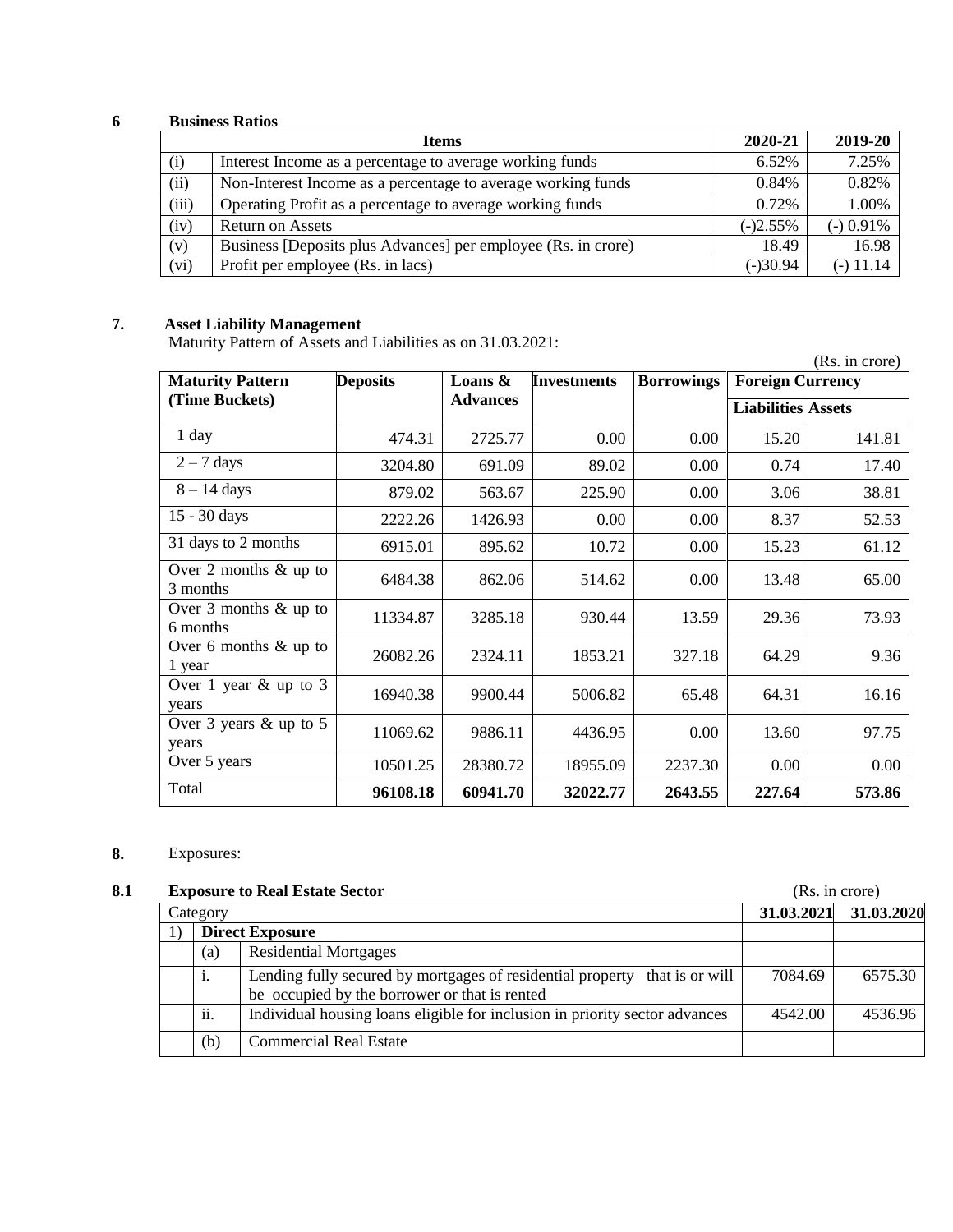|                                                                         |                                       |                | Lending secured by mortgages of commercial real estates (office<br>buildings, retail space, multipurpose commercial premises, multifamily | 1833.36        | 2054.98    |  |  |
|-------------------------------------------------------------------------|---------------------------------------|----------------|-------------------------------------------------------------------------------------------------------------------------------------------|----------------|------------|--|--|
|                                                                         |                                       |                | residential buildings, multi tenanted commercial premises, industrial or                                                                  |                |            |  |  |
|                                                                         |                                       |                | warehouse space, hotels, land acquisition, development and construction,                                                                  |                |            |  |  |
|                                                                         |                                       |                | etc) Exposure would also include non fund based (NFB) limits;                                                                             |                |            |  |  |
|                                                                         | (c)                                   |                | Investments in Mortgage Backed Securities (MBS) and other securitized                                                                     | Ni1            | <b>Nil</b> |  |  |
|                                                                         |                                       | exposures      |                                                                                                                                           |                |            |  |  |
|                                                                         |                                       | a.             | Residential                                                                                                                               | Ni1            | <b>Nil</b> |  |  |
|                                                                         |                                       | $\mathbf{b}$ . | <b>Commercial Real Estate</b>                                                                                                             | N <sub>i</sub> | Nil        |  |  |
| 2)                                                                      | <b>Indirect Exposure</b>              |                |                                                                                                                                           |                | 4647.32*   |  |  |
| [Fund based and Non-fund based exposures on National Housing Bank (NHB) |                                       |                |                                                                                                                                           |                |            |  |  |
|                                                                         | and Housing Finance Companies (HFCs)] |                |                                                                                                                                           |                |            |  |  |
|                                                                         |                                       |                | <b>Total Exposure to Real Estate Sector</b>                                                                                               | 12127.42       | 13277.60   |  |  |

\* includes Rs 1040.67 crore (Previous year Rs. 1256.55 crore) by way of Investment in NHB & Housing Finance Companies.

# **8.2 Exposure to Capital Market** (Rs. in crore)

| Ελρυδιάτ το Capital Markt                                                                                                                                                                                                                                                                                                                                                   |            | $(15.11 \text{ C}101)$ |
|-----------------------------------------------------------------------------------------------------------------------------------------------------------------------------------------------------------------------------------------------------------------------------------------------------------------------------------------------------------------------------|------------|------------------------|
| <b>Items</b>                                                                                                                                                                                                                                                                                                                                                                | 31.03.2021 | 31.03.2020             |
| Direct investment in equity shares, convertible bonds, convertible debentures<br>1.<br>and units of equity-oriented mutual funds the corpus of which is not exclusively<br>invested in corporate debt;                                                                                                                                                                      | 342.20     | 352.25                 |
| Advances against shares/bonds/debentures or other securities or on clean basis<br>2.<br>to individuals for investment in shares (including IPOs/ ESOPs), convertible<br>bonds, convertible debentures, and units of equity-oriented mutual funds;                                                                                                                           | <b>Nil</b> | Nil                    |
| 3.<br>Advances for any other purposes where shares or convertible bonds or<br>convertible debentures or units of equity oriented mutual funds are taken as<br>primary security;                                                                                                                                                                                             | <b>Nil</b> | Nil                    |
| Advances for any other purposes to the extent secured by the collateral security<br>4.<br>of shares or convertible bonds or convertible debentures or units of equity<br>oriented mutual funds i.e. where the primary security other than shares/<br>convertible bonds/ convertible debentures/ units of equity oriented mutual<br>funds does not fully cover the advances; | <b>Nil</b> | N <sub>il</sub>        |
| 5.<br>Secured and unsecured advances to stockbrokers and guarantees issued on<br>behalf of stockbrokers and market makers                                                                                                                                                                                                                                                   | 7.35       | 8.60                   |
| Loans sanctioned to corporates against the security of shares/bonds/debentures<br>6.<br>or other securities or on clean basis for meeting promoter's contribution to the<br>equity of new companies in anticipation of raising resources;                                                                                                                                   | <b>Nil</b> | <b>Nil</b>             |
| 7.<br>Bridge loans to companies against expected equity flows/ issues;                                                                                                                                                                                                                                                                                                      | Nil        | Nil                    |
| 8.<br>Underwriting commitments taken up by the banks in respect of primary issue of<br>shares or convertible bonds or convertible debentures or units of equity oriented<br>mutual funds;                                                                                                                                                                                   | Nil        | <b>Nil</b>             |
| Financing to stockbrokers for margin trading;<br>9.                                                                                                                                                                                                                                                                                                                         | <b>Nil</b> | Nil                    |
| All exposures to Venture Capital Funds (both registered and unregistered)<br>10.                                                                                                                                                                                                                                                                                            | 12.61      | 4.38                   |
| <b>Total Exposure to Capital Market</b>                                                                                                                                                                                                                                                                                                                                     | 362.16     | 365.23                 |

#### **8.3 Risk Category wise Country Exposure**

The net country-wise funded exposure of the Bank in respect of Foreign Exchange Transactions in respect of each country is within 1% of the total assets of the Bank. Hence, no provision is required as per RBI guidelines.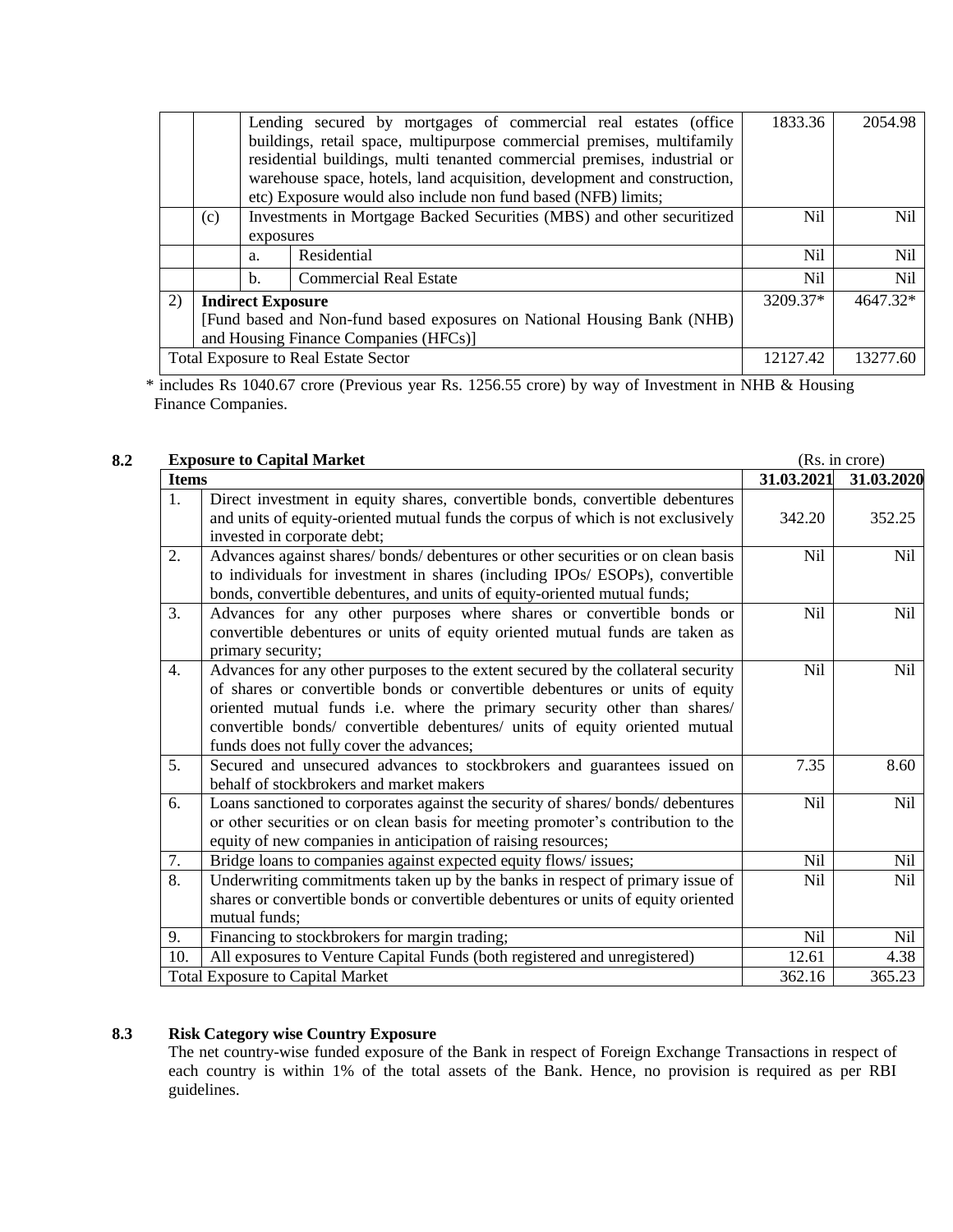### **8.4 Details of Single Borrower Limit (SGL), Group Borrower Limit (GBL) exceeded by the Bank**

During the year 2020-21, the Bank has exceeded the LEF limits set by RBI to single borrower/ group borrower in the following cases:-

|     |                 |             |                 |             |               |                                                      |     |               | (Rs. in crore) |
|-----|-----------------|-------------|-----------------|-------------|---------------|------------------------------------------------------|-----|---------------|----------------|
| S.  | Name            | the 1<br>οt | Maximum         | Limit Limit | of   Limit    | Exposure                                             |     | $(\%)$ w.r.t. | Tier-1         |
| No. | <b>Borrower</b> |             | during the year |             |               | Exposure as per   Liability as $\vert$ Capital as on |     |               |                |
|     |                 |             |                 | $LEF(\%)$   | <sub>on</sub> | 31.03.2020                                           |     |               |                |
|     |                 |             |                 |             | 31.03.2021    |                                                      |     |               |                |
|     | Nil             |             | Nil             | Nil         | Nil           |                                                      | Nil |               |                |

#### **8.5 Unsecured Advances against Intangible Collaterals**

|                                                                                                          |                  | (Rs. in crore)   |
|----------------------------------------------------------------------------------------------------------|------------------|------------------|
| <b>Particulars</b>                                                                                       | As on 31.03.2021 | As on 31.03.2020 |
| Total Advances against intangible securities such as charge over<br>the rights, licenses, authority etc. | 481.30           | 520.49           |
| Estimated Value of intangible collateral such as charge over the<br>rights, licenses, authority etc.     | 477.29           | 520.49           |

### **8.6 Inter-Bank-Participation Certificate (IBPC)**

 In terms of RBI Guidelines DBOD No. BP.BC.57/62-88 dated December 31,1988, Inter- Bank-Participation Certificate (IBPC) of Rs. 0.00 Crore has been issued on risk sharing basis for maximum period of NIL days. Thereby reducing the Bank,s Total advances as on 31.03.2021 to the same extent.

### **9.1 Disclosure of penalties imposed by Reserve Bank of India**

|                                                                     |            | (Rs. in core) |
|---------------------------------------------------------------------|------------|---------------|
| Particulars                                                         | 2020-21    | 2019-20       |
| A. Penalty imposed by RBI on Bank during the year                   | 0.00       | 3.87          |
| B. Strictures or Directions by RBI on the basis of adverse findings | <b>NIL</b> | <b>NIL</b>    |

# **9.2 Disclosure of Fees/ Remuneration Received in respect of Bancassurance Business**

|                                                      |               | (Rs. in crore) |
|------------------------------------------------------|---------------|----------------|
|                                                      | 2020-21       | 2019-20        |
| A. Fee/ Remuneration from Life Insurance Business    | 9.20          |                |
| B. Fee/ Remuneration from General Insurance Business | 2.67          | NIL            |
| C. Commission on APY                                 | $\mathcal{L}$ | 0.89           |

### **10 Disclosure as per Accounting Standard (AS)**

#### **10.1 AS-5 Net Profit or Loss for the period, prior period items and changes in accounting policies**

**10.1.1** There are no material prior period items included in Profit & Loss Account required to be disclosed as per AS-5 read with RBI guidelines except those disclosed elsewhere in the notes.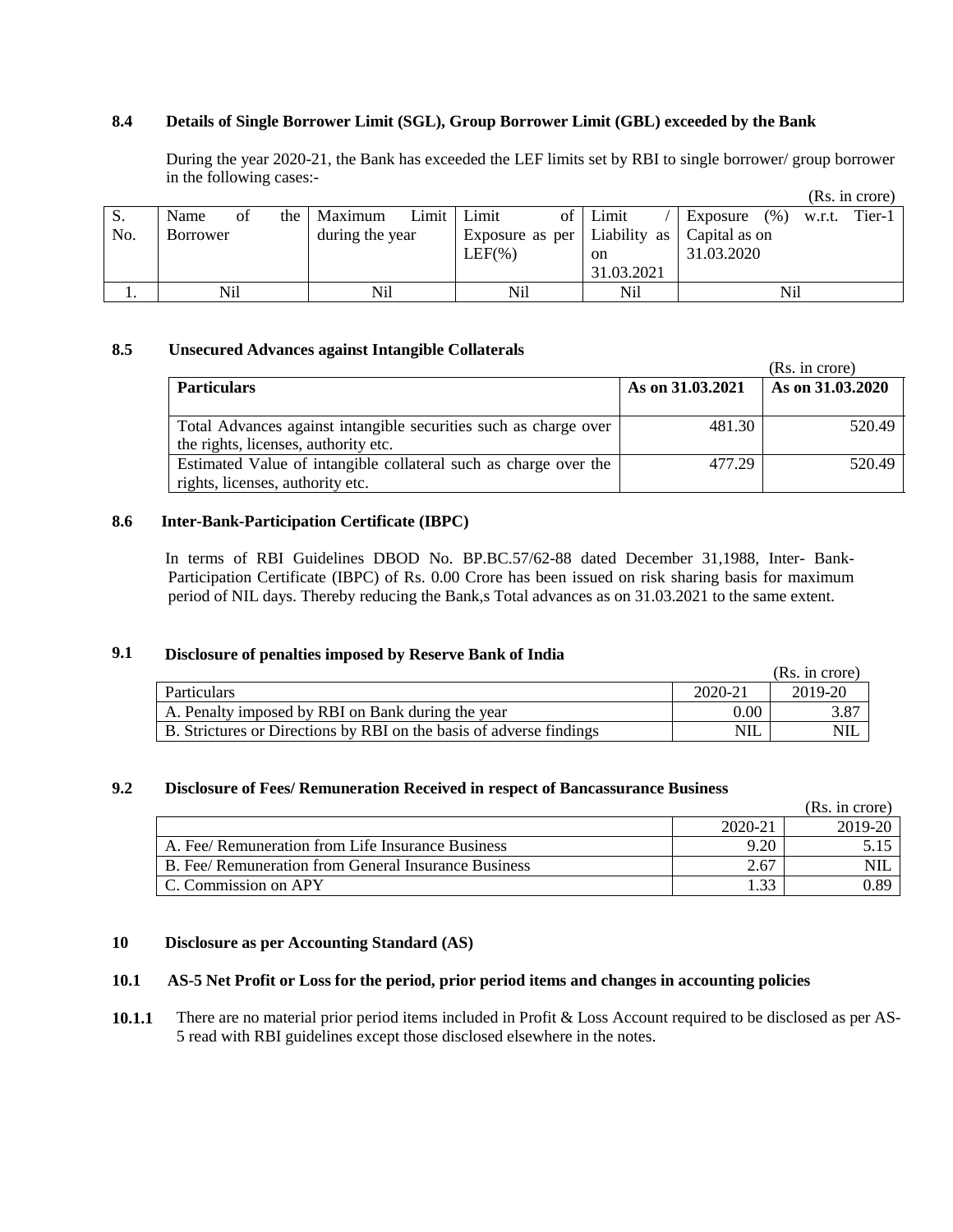**10.2** Pursuant to Accounting Standard – 10, (Revised 2016) on Property Plant & Equipment, applicable from 1st April 2017, depreciation of Rs.5.68 crore for the year on revalued portion of fixed assets has been transferred from Revaluation Reserve to Revenue Reserve during the current year instead of crediting to Profit and Loss Account resulting decrease in profit by Rs.5.68 crore.

### **10.3 AS-9 Revenue Recognition**

Certain items of income are recognized on realization basis as disclosed at point no. 8 – "Revenue Recognition" of **Schedule 17 – Significant Accounting Policies**. However, in terms of RBI guidelines, the said income is not considered to be material.

### **10.4 AS 15 - Employees Benefit**

- **10.4.1** Provisions for Pension, Gratuity, Leave Encashment and Other long term benefits have been made in accordance with the Revised Accounting Standard (AS - 15) issued by the ICAI.
- **10.4.2** The summarized position of post employment benefits recognized in the Profit & Loss A/c and Balance Sheet is as under:

|                                                                |                         |          |          |                          | (Rs. in crore)                      |          |
|----------------------------------------------------------------|-------------------------|----------|----------|--------------------------|-------------------------------------|----------|
| <b>Particulars</b>                                             | <b>Pension (Funded)</b> |          |          | <b>Gratuity (Funded)</b> | <b>Leave Encashment</b><br>(funded) |          |
|                                                                | 2020-21                 | 2019-20  | 2020-21  | 2019-20                  | 2020-21                             | 2019-20  |
| Present Value of defined benefit<br>obligation as at 1st April | 3629.86                 | 3406.85  | 278.57   | 269.15                   | 186.59                              | 148.59   |
| Interest cost                                                  | 216.20                  | 205.39   | 17.73    | 15.81                    | 12.04                               | 8.92     |
| Past Service Cost                                              | 0                       | 0        | $\Omega$ | $\Omega$                 | 0                                   | $\theta$ |
| Current service cost                                           | 167.10                  | 165.89   | 30.76    | 14.11                    | 16.69                               | 16.36    |
| Benefits paid                                                  | (385.24)                | (355.05) | (46.23)  | (65.00)                  | (26.25)                             | (30.01)  |
| (gain)<br>Actuarial<br>loss/<br><sub>on</sub><br>obligations   | 571.51                  | 206.78   | 44.13    | 44.50                    | 38.20                               | 42.73    |
| Present value of defined<br>Benefit obligation at 31st March   | 4199.43                 | 3629.86  | 324.96   | 278.57                   | 227.27                              | 186.59   |

### **10.4.3 Changes in the Present value of the Obligation**

**10.4.4 Changes in the Present Value of Plan Assets** 

|                                     |                         |          |                          |         | (Rs. in crore)                      |         |  |
|-------------------------------------|-------------------------|----------|--------------------------|---------|-------------------------------------|---------|--|
| <b>Particulars</b>                  | <b>Pension (Funded)</b> |          | <b>Gratuity (Funded)</b> |         | <b>Leave Encashment</b><br>(funded) |         |  |
|                                     | 2020-21                 | 2019-20  | 2020-21                  | 2019-20 | 2020-21                             | 2019-20 |  |
| Fair value of Plan Assets as at 1st | 3603.70                 | 3384.52  | 275.19                   | 292.95  | 145.20                              | 149.24  |  |
| April                               |                         |          |                          |         |                                     |         |  |
| Expected return of                  | 295.86                  | 292.76   | 21.90                    | 24.14   | 10.53                               | 14.11   |  |
| Plan Assets                         |                         |          |                          |         |                                     |         |  |
| Contributions                       | 436.27                  | 244.24   | 60.34                    | 18.00   | 85.55                               | 12.00   |  |
| Benefits paid                       | 385.24                  | (355.05) | (46.23)                  | (65.00) | (26.25)                             | (30.01) |  |
| Actuarial gain/(loss)               | 1.79                    | 37.23    | 1.98                     | 5.10    | 4.35                                | (0.14)  |  |
| Fair value of Plan Assets as at     | 3952.38                 | 3603.70  | 313.18                   | 275.19  | 219.38                              | 145.20  |  |
| 31st March                          |                         |          |                          |         |                                     |         |  |
| Actual return on Plan Assets        | 297.65                  | 329.99   | 23.88                    | 29.24   | 14.88                               | 13.97   |  |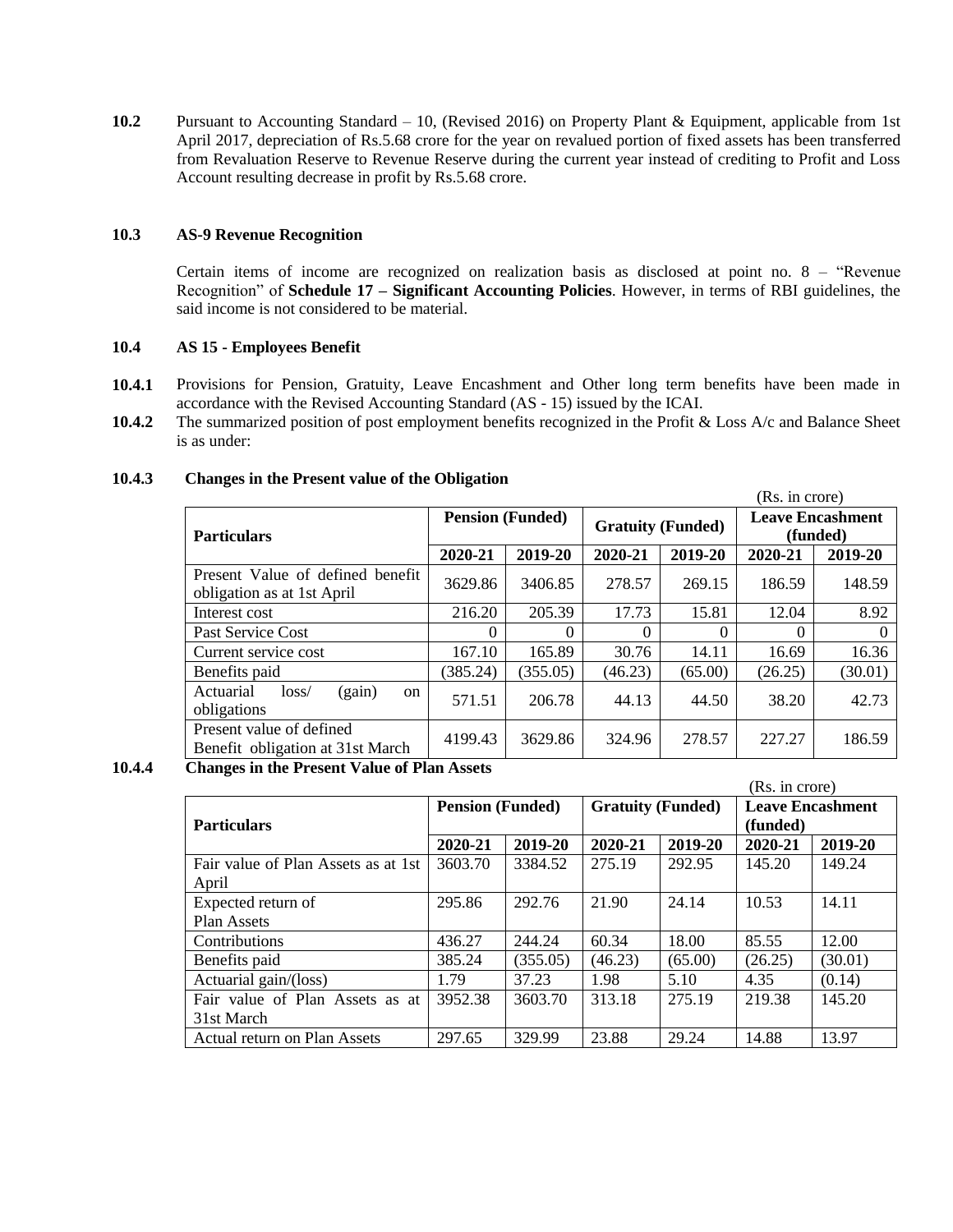### **10.4.5 Net Actuarial Loss/ (Gain)**

|                                        |                         |            |                          |            | (Rs. in crore)          |            |
|----------------------------------------|-------------------------|------------|--------------------------|------------|-------------------------|------------|
|                                        | <b>Pension (Funded)</b> |            | <b>Gratuity (Funded)</b> |            | <b>Leave Encashment</b> |            |
| <b>Particulars</b>                     |                         |            |                          |            | (Funded)                |            |
|                                        | 2020-21                 | 2019-20    | 2020-21                  | 2019-20    | 2020-21                 | 2019-20    |
| Actuarial loss/(gain) on               | 571.51                  | 206.78     | 44.13                    | 44.50      | 38.20                   | 42.73      |
| Obligation. (A)                        |                         |            |                          |            |                         |            |
| Actuarial<br>loss/(gain)<br>Plan<br>on | (1.79)                  | (37.23)    | (1.98)                   | (5.10)     | (4.35)                  | 0.14       |
| Assets $(B)$                           |                         |            |                          |            |                         |            |
| Net Actuarial loss/(gain)              | 569.72                  | 169.55     | 42.15                    | 39.40      | 33.85                   | 42.87      |
| Actuarial loss/(gain) recognized in    | 569.72                  | 169.55     | 42.15                    | 39.40      | 33.85                   | 42.87      |
| the period                             |                         |            |                          |            |                         |            |
| Unrecognized<br>actuarial<br>loss/     | <b>NIL</b>              | <b>NIL</b> | <b>NIL</b>               | <b>NIL</b> | <b>NIL</b>              | <b>NIL</b> |
| (Gain) at the end of the year          |                         |            |                          |            |                         |            |

# **10.4.6 Amount recognized in the Balance Sheet**

|                                                                     |                         |                |                          |                | (Rs. in crore)                      |            |  |
|---------------------------------------------------------------------|-------------------------|----------------|--------------------------|----------------|-------------------------------------|------------|--|
| <b>Particulars</b>                                                  | <b>Pension (Funded)</b> |                | <b>Gratuity (Funded)</b> |                | <b>Leave Encashment</b><br>(funded) |            |  |
|                                                                     | 2020-21                 | 2019-20        | 2020-21                  | 2019-20        | 2020-21                             | 2019-20    |  |
| Present value of defined benefit<br>obligation as at 31st March     | 4199.43                 | 3629.86        | 324.96                   | 278.57         | 227.27                              | 186.59     |  |
| Less: Fair value of Plan Assets as<br>at 31st March                 | 3952.38                 | 3603.70        | 313.18                   | 275.19         | 219.38                              | 145.20     |  |
| Unfunded net Asset / (Liability)<br>Recognized in the balance sheet | (247.05)                | (26.16)        | (11.78)                  | (3.38)         | (7.89)                              | (41.39)    |  |
| <b>Higher Provisioning kept</b>                                     | NIL                     | N <sub>i</sub> | N <sub>i</sub>           | N <sub>i</sub> | Nil                                 | <b>Nil</b> |  |
| Transitional liability recognized<br>during the year                |                         | ---            |                          | ---            |                                     |            |  |
| Unrecognized transitional liability                                 | ---                     | ---            | ---                      | ---            |                                     |            |  |
| Unfunded net Asset / (Liability)<br>Recognized in the balance sheet | (247.05)                | (26.16)        | (11.78)                  | (3.38)         | (7.89)                              | (41.39)    |  |

# **10.4.7 Expenses recognized in the Profit & Loss Account**

|                                            |                         |                          |                          |                                                                 | (Rs. in crore) |         |  |
|--------------------------------------------|-------------------------|--------------------------|--------------------------|-----------------------------------------------------------------|----------------|---------|--|
| <b>Particulars</b>                         | <b>Pension (Funded)</b> |                          |                          | <b>Gratuity (Funded)</b><br><b>Leave Encashment</b><br>(Funded) |                |         |  |
|                                            | 2020-21                 | 2019-20                  | 2020-21                  | 2019-20                                                         | 2020-21        | 2019-20 |  |
| Current service cost                       | 167.10                  | 165.89                   | 30.76                    | 14.11                                                           | 16.69          | 16.36   |  |
| Past Service Cost                          | $\qquad \qquad -$       | $\overline{\phantom{m}}$ | $\overline{\phantom{m}}$ | $- -$                                                           | $- -$          |         |  |
| Interest cost                              | 216.20                  | 205.39                   | 17.73                    | 15.81                                                           | 12.04          | 8.92    |  |
| Expected return on plan assets             | (295.86)                | (292.76)                 | (21.90)                  | (24.14)                                                         | (10.53)        | (14.11) |  |
| <b>Net</b><br>Actuarial<br>(gain)<br>loss. | 569.72                  | 169.55                   | 42.15                    | 39.40                                                           | 33.85          | 42.87   |  |
| recognized during the year                 |                         |                          |                          |                                                                 |                |         |  |
| Net (benefit)/ expense                     | 657.16                  | 248.07                   | 68.74                    | 45.18                                                           | 52.05          | 54.04   |  |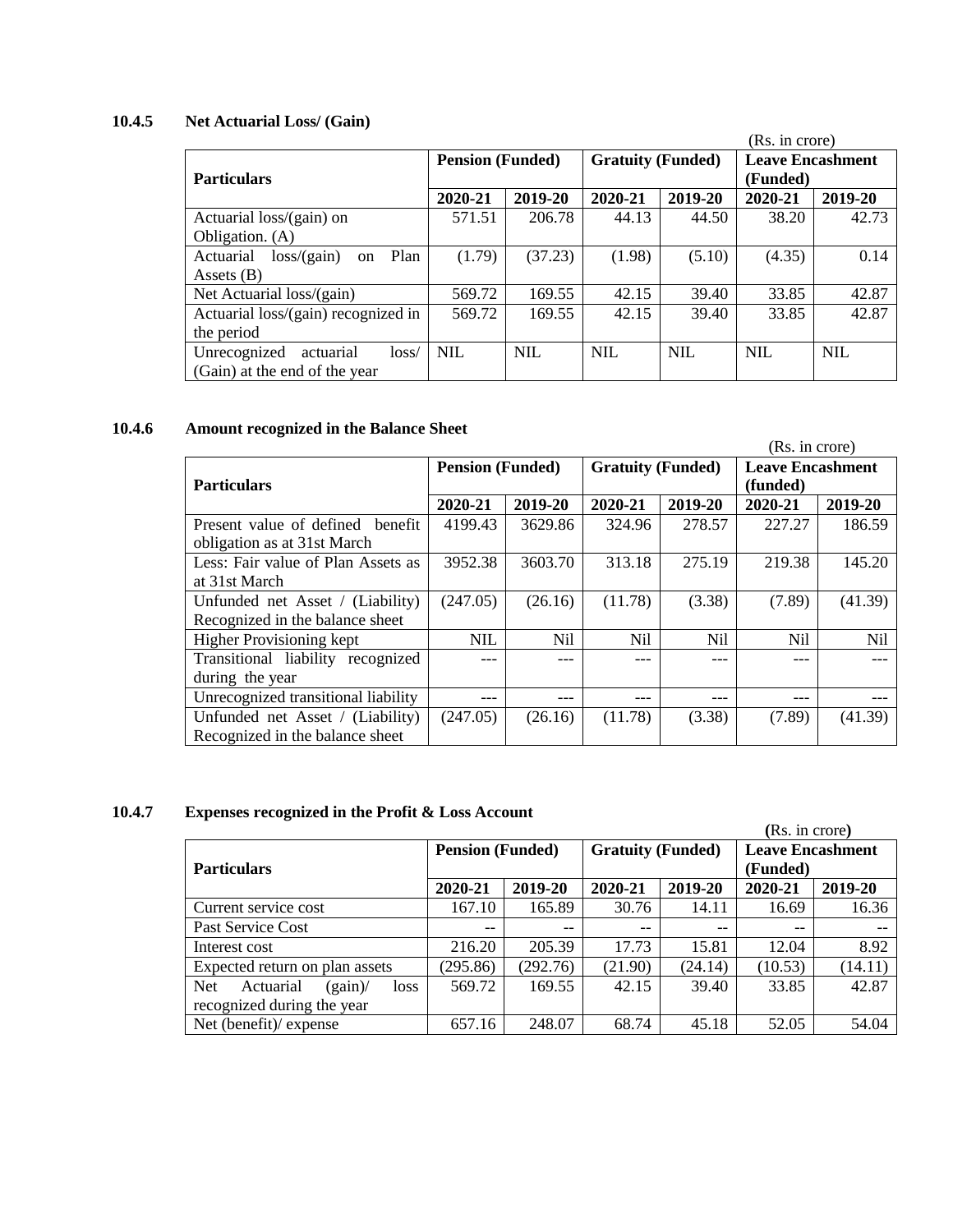# **10.4.8 Movements in the liability recognized in the Balance Sheet**

|                               |                                          |        |                          |         |                                     | (Rs. in crore) |  |
|-------------------------------|------------------------------------------|--------|--------------------------|---------|-------------------------------------|----------------|--|
| <b>Particulars</b>            | <b>Pension (Funded)</b>                  |        | <b>Gratuity (Funded)</b> |         | <b>Leave Encashment</b><br>(Funded) |                |  |
|                               | 2019-20<br>2020-21<br>2020-21<br>2019-20 |        | 2020-21                  | 2019-20 |                                     |                |  |
| Opening net Liability/(Asset) | 26.16                                    | 22.33  | 3.38                     | (23.80) | 41.39                               | (0.65)         |  |
| Net benefit expense           | 657.16                                   | 248.07 | 68.74                    | 45.18   | 52.05                               | 54.04          |  |
| Less: Contribution paid       | 436.27                                   | 244.24 | 60.34                    | 18.00   | 85.55                               | 12.00          |  |
| Closing liability/(Asset)     | 247.05                                   | 26.16  | 11.78                    | 3.38    | 7.89                                | 41.39          |  |
| Add: Higher Provisioning Kept | Nil                                      | Nil    | Nil                      | Nil     | Nil                                 | <b>Nil</b>     |  |
| Closing liability/(Asset)     | 247.05                                   | 26.16  | 11.78                    | 3.38    | 7.89                                | 41.39          |  |

# **10.4.9 Investment percentage maintained by the trust**

|                                      |                         |         |                          |         |                                     | (in %age) |
|--------------------------------------|-------------------------|---------|--------------------------|---------|-------------------------------------|-----------|
| <b>Particulars</b>                   | <b>Pension (Funded)</b> |         | <b>Gratuity (Funded)</b> |         | <b>Leave Encashment</b><br>(Funded) |           |
|                                      | 2020-21                 | 2019-20 | 2020-21                  | 2019-20 | 2020-21                             | 2019-20   |
| <b>Central Government Securities</b> | 10.40                   | 11.36   | $-$                      | $---$   | Nil                                 | Nil       |
| <b>State Government Securities</b>   | 23.95                   | 32.55   | 22.77                    | 24.34   | Nil                                 | Nil       |
| <b>High Safety Bonds/TDRs</b>        | 23.15                   | 32.61   | 31.20                    | 36.96   | 100.00                              | 100.00    |
| Other investments                    | 42.50                   | 23.48   | 46.03                    | 38.70   | Nil                                 | Nil       |

### **10.4.10 Principal Actuarial assumptions at the Balance Sheet date**

|                                 |                         |            |                          |            | (in %age)               |         |
|---------------------------------|-------------------------|------------|--------------------------|------------|-------------------------|---------|
|                                 | <b>Pension (Funded)</b> |            | <b>Gratuity (Funded)</b> |            | <b>Leave Encashment</b> |         |
| <b>Particulars</b>              |                         |            |                          |            | (funded)                |         |
|                                 | 2020-21                 | 2019-20    | 2020-21                  | 2019-20    | 2020-21                 | 2019-20 |
| Discount rate                   | 6.29                    | 6.36       | 6.94                     | 6.68       | 6.94                    | 6.68    |
| Expected rate of return on plan | 8.21                    | 8.65       | 7.96                     | 8.24       | 7.25                    | 9.46    |
| assets                          |                         |            |                          |            |                         |         |
| Rate of escalation in salary    | 5.00                    | 5.00       | 5.00                     | 5.00       | 5.00                    | 5.00    |
| Attrition rate                  | 1.00                    | 1.00       | 1.00                     | 1.00       | 1.00                    | 1.00    |
| Method used                     | <b>PUC</b>              | <b>PUC</b> | <b>PUC</b>               | <b>PUC</b> | <b>PUC</b>              | PUC.    |

# **10.4.11 Basis of Actuarial Assumptions considered**

| <b>Particulars</b>    | <b>Basis of assumption</b>                                                            |
|-----------------------|---------------------------------------------------------------------------------------|
| Discount rate         | Discount rate has been determined by reference to market yield on the balance         |
|                       | sheet date on Government Bonds of term consistent with estimated term of the          |
|                       | obligation.                                                                           |
| Expected<br>rate of   | The expected return on Plan assets is based on market expectation, at the             |
| return on plan assets | beginning of the period, for returns over the entire life of the related obligation.  |
| Rate of escalation in | The estimates of future salary increases considered in actuarial valuation take       |
| salary                | account of inflation, seniority, promotion, and other relevant factor, such as supply |
|                       | and demand in employee market.                                                        |
| <b>Attrition</b> rate | Attrition rate has been determined by reference to past and expected future           |
|                       | experience and includes all type of withdrawals other than death but including        |
|                       | those due to disability.                                                              |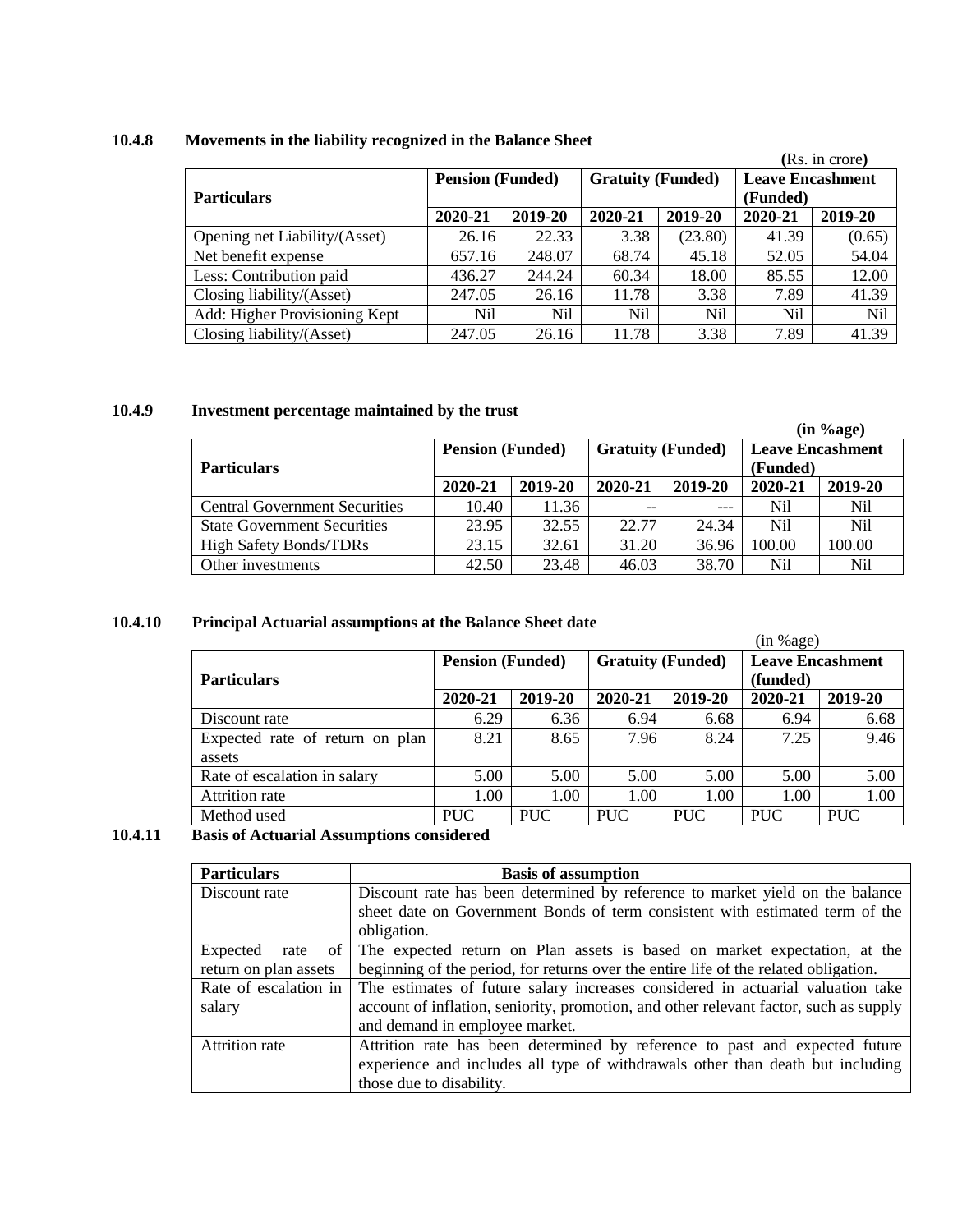# **10.4.12 Other long term employee benefit (Non funded)**

|                                                               |                                                    |                     |            |                   |                   |             | (Rs. in crore) |            |
|---------------------------------------------------------------|----------------------------------------------------|---------------------|------------|-------------------|-------------------|-------------|----------------|------------|
|                                                               | <b>LTC/LFC</b><br><b>Medical</b><br>Silver jubilee |                     |            | <b>Retirement</b> |                   |             |                |            |
| <b>Particulars</b>                                            |                                                    | <b>Encashment</b> * |            | <b>Bonus</b>      | <b>Benefits</b> * |             | <b>Gifts</b>   |            |
|                                                               | 2020-21                                            | 2019-20             | 2020-21    | 2019-20           | 2020-21           | $2019 - 20$ | 2020-21        | 2019-20    |
| of<br>Value<br>Present<br>Obligation                          | 6.37                                               | 6.28                | 1.26       | 1.22              | 0.76              | 0.598       | 1.39           | 1.45       |
| <b>Transitional Liability</b>                                 | <b>NIL</b>                                         | <b>NIL</b>          | <b>NIL</b> | <b>NIL</b>        | <b>NIL</b>        | <b>NIL</b>  | <b>NIL</b>     | <b>NIL</b> |
| liability<br>Transitional<br>recognized during<br>the<br>year | NIL.                                               | <b>NIL</b>          | <b>NIL</b> | <b>NIL</b>        | <b>NIL</b>        | <b>NIL</b>  | <b>NIL</b>     | <b>NIL</b> |
| Unrecognized<br>transitional liability                        | <b>NIL</b>                                         | <b>NIL</b>          | <b>NIL</b> | <b>NIL</b>        | <b>NIL</b>        | <b>NIL</b>  | <b>NIL</b>     | <b>NIL</b> |
| Provisioning<br>Higher<br>kept                                | <b>NIL</b>                                         | <b>NIL</b>          | <b>NIL</b> | <b>NIL</b>        | <b>NIL</b>        | <b>NIL</b>  | <b>NIL</b>     | <b>NIL</b> |
| Liability recognized in<br>the Balance Sheet                  | 6.37                                               | 6.28                | 1.26       | 1.22              | 0.76              | 0.598       | 1.39           | 1.45       |

\* As assessed by the management

# **10.5 AS 17 – Segment Reporting:**

| <b>Part A: Business Segment:</b> | (Rs. in Lacs) |            |  |
|----------------------------------|---------------|------------|--|
|                                  |               | Year ended |  |
| Particulars                      | 31.03.21      | 31.03.20   |  |
|                                  | (Audited)     | (Audited)  |  |
| 1. Segment Revenue               |               |            |  |
| a) Treasury                      | 228877        | 239532     |  |
| b) Corporate/ Wholesale Banking  | 328231        | 403037     |  |
| c) Retail Banking                | 229262        | 239519     |  |
| d) Other Banking Operations      | 1302          | 604        |  |
| <b>Total</b>                     | 787672        | 882692     |  |
| 2. Segment Result                |               |            |  |
| a) Treasury                      | 96227         | 72770      |  |
| b) Corporate/ Wholesale Banking  | 28456         | 53713      |  |
| c) Retail Banking                | 19876         | 31921      |  |
| d) Other Banking Operations      | 1302          | 604        |  |
| <b>Total</b>                     | 145861        | 159008     |  |
| 3. Unallocated Expenses          | 68739         | 49317      |  |
| <b>4. Operating Profit</b>       | 77122         | 109691     |  |
| 5. Provisions & Contingencies    | 417545        | 261928     |  |
| 6. Income Tax                    | $-67133$      | $-53157$   |  |
| 7. Extra Ordinary Profit/Loss    | $\theta$      | $\Omega$   |  |
| 8. Net Profit                    | -273290       | -99080     |  |
| <b>Other Information:</b>        |               |            |  |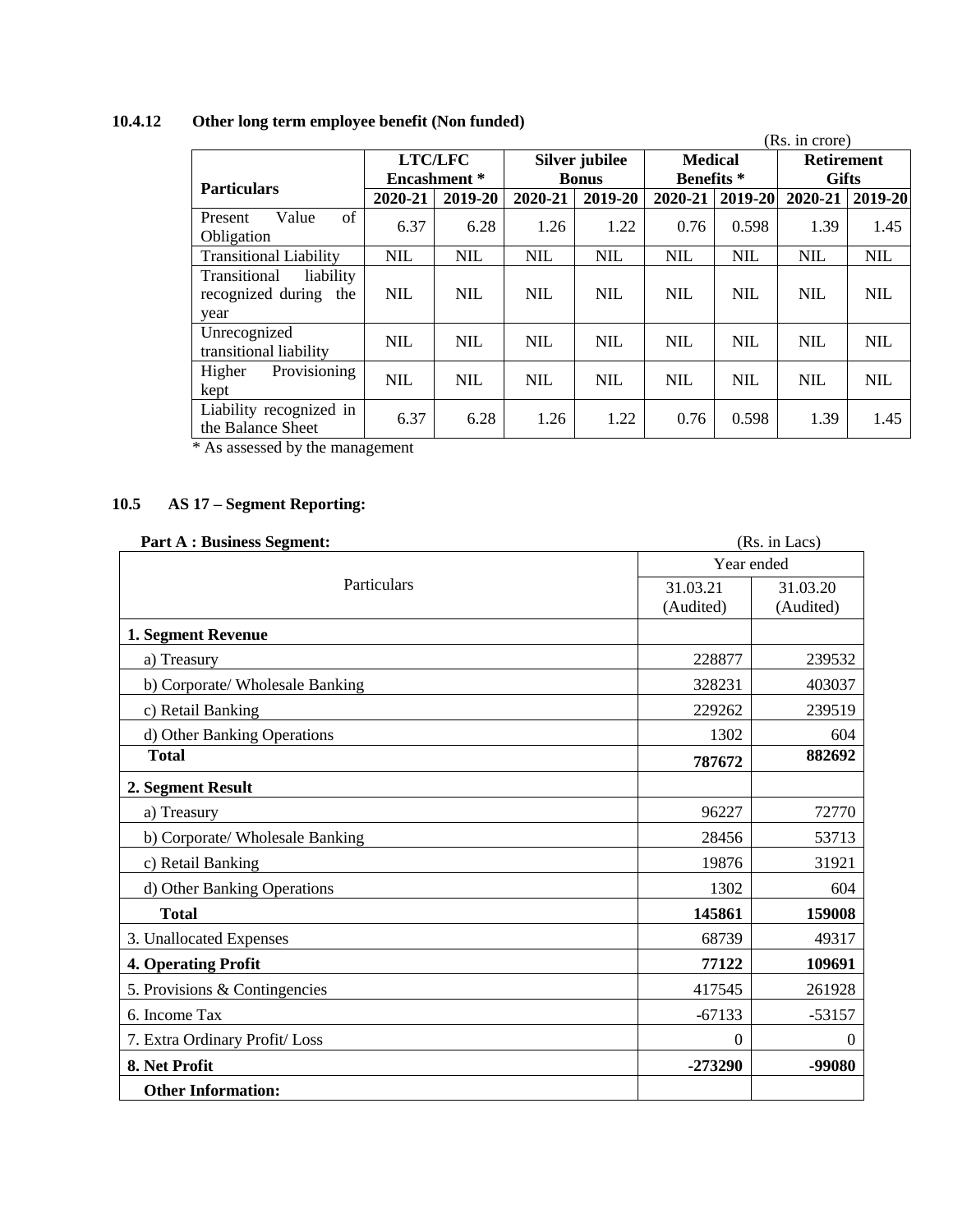| 9. Segment Assets               |          |          |
|---------------------------------|----------|----------|
| a) Treasury                     | 3251517  | 2500578  |
| b) Corporate/ Wholesale Banking | 4430960  | 4593134  |
| c) Retail Banking               | 3094929  | 2729632  |
| d) Other Banking Operations     | $\theta$ | $\Omega$ |
| e) Unallocated Assets           | 270783   | 227037   |
| <b>Total Assets</b>             | 11048189 | 10050381 |
| <b>10. Segment Liabilities</b>  |          |          |
| a) Treasury                     | 3077443  | 2415041  |
| b) Corporate/ Wholesale Banking | 4193743  | 4436017  |
| c) Retail Banking               | 2929238  | 2636260  |
| d) Other Banking Operations     | 0        | $\theta$ |
| e) Unallocated Liabilities      | 11464    | 3424     |
| <b>Total Liabilities</b>        | 10211888 | 9490742  |

Note: For the purpose of segment reporting in terms of AS-17 of ICAI and as prescribed in RBI guidelines, the business of the Bank has been classified into four segments i.e. a) Treasury Operations, b) Corporate/Wholesale Banking, c) Retail Banking and d) Other Banking Operations.

Segmental Revenue, Results, Assets & Liabilities in respect of Corporate / Wholesale and Retail Banking segment have been bifurcated on the basis of exposure to these segments.

### **Part B : Geographical Segment:**

Since the Bank does not have any overseas branch, reporting under Geographic Segment is not applicable.

### **10.6 AS 18 – Related Party Disclosures**

### **Key Managerial Personnel:**

| $\rm(i)$ | Mr. S. Krishnan   | Managing Director & CEO w.e.f. 04.09.2020                 |
|----------|-------------------|-----------------------------------------------------------|
| (ii)     | Kollegal<br>Mr.   | Executive Director w.e.f. 10.03.2021                      |
|          | Raghvendra        |                                                           |
| (iii)    | Mr.Ajit Kumar Das | Executive Director w.e.f. 01.04.2020 upto 31.03.2021      |
| (iv)     | Mr. S. Harisankar | Managing Director & CEO w.e.f. 20.09.2018 upto 03.09.2020 |
| (v)      | Mr. Fareed Ahmed  | Executive Director w.e.f. 17.02.2017 upto 31.07.2020      |
| (vi)     | Mr.Govind         | Executive Director w.e.f. 10.10.2017 upto 31.3.2020       |
|          | N.Dongre          |                                                           |

# **a) Remuneration Paid to Key management personnel :**

|                                               |         | (Rs. in lacs) |
|-----------------------------------------------|---------|---------------|
| <b>Name and Designation</b>                   | 2020-21 | 2019-20       |
| Mr. S. Krishnan, Managing Director & CEO      | 16.58   |               |
| Mr. Kollegal V Raghvendra, Executive Director | 1.47    |               |
| Mr. Ajit Kumar Das, Executive Director        | 26.15   |               |
| Mr. S. Harisankar.                            | 12.78   | 29.37         |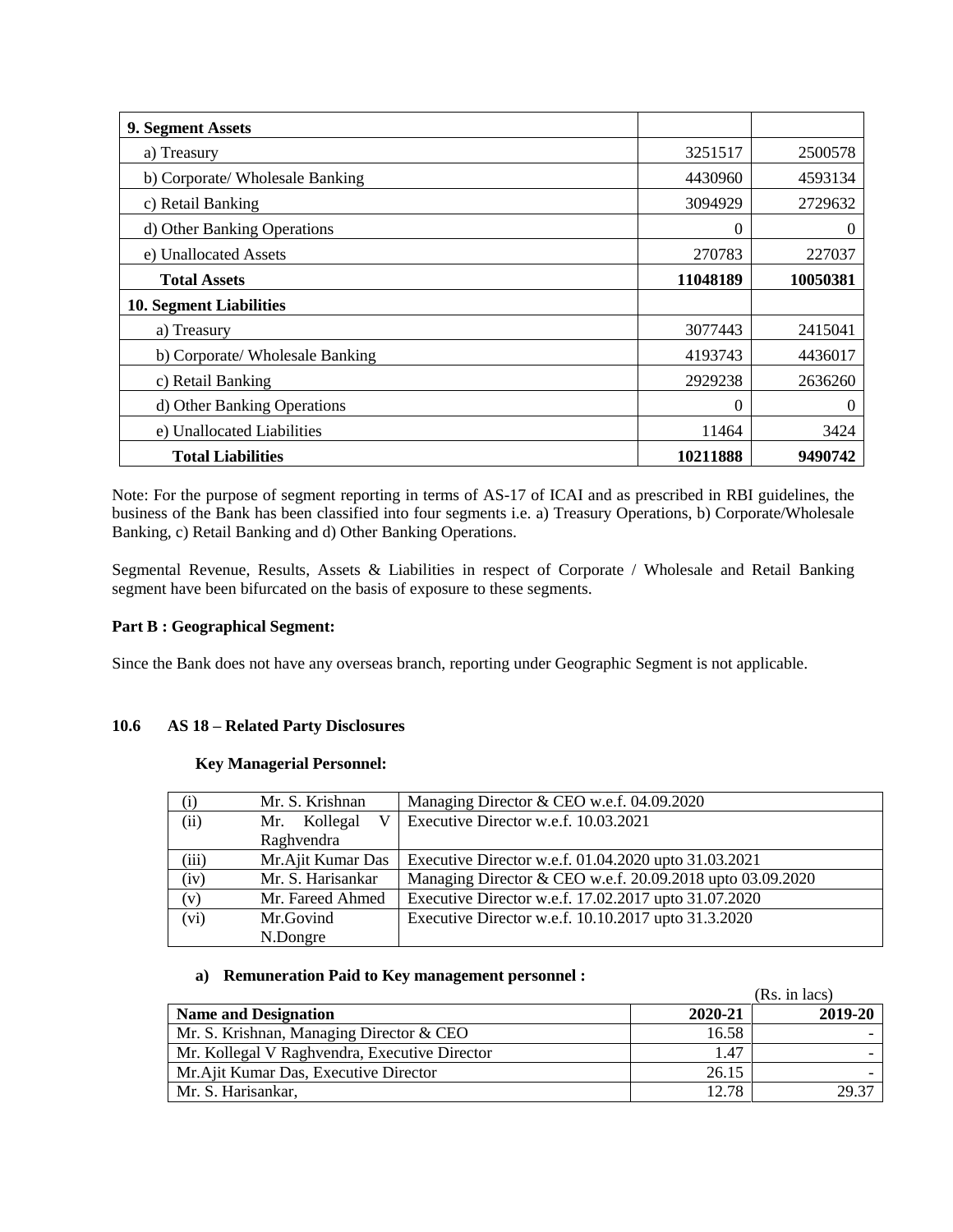| Mr.<br>Ahmed<br>Fareed                  | $\sim$<br>, <i>. .</i>   | . .<br>40.44                                            |
|-----------------------------------------|--------------------------|---------------------------------------------------------|
| D<br>Mr.<br>N<br>N.Dongre<br>" Govind L | $\overline{\phantom{0}}$ | $\left( \right)$ $\left( \right)$<br>$\angle U$ . $U^*$ |

b) Loans granted to Key Managerial Personnel & their relatives:

| <b>Particulars</b> | As on 31.03.2021 | As on 31,03,2020 |
|--------------------|------------------|------------------|
| Loans outstanding  | 11 L             | 11 L             |

### **10.7 AS 20 - Earning Per Share**

|                                                        | (Rs. in crore) |           |
|--------------------------------------------------------|----------------|-----------|
| <b>Particulars</b>                                     | 2020-21        | 2019-20   |
| Net Profit After tax available for equity Shareholders | $-2732.90$     | $-990.80$ |
| Weighted Average Number of Equity Shares in crore      | 76.53          | 62.89     |
| Basic and Diluted Earnings per Share (Rs.)             | $-35.71$       | $-15.76$  |
| Nominal Value per Share (Rs.)                          | 10.00          | 10.00     |

### **10.8 AS 21 – Consolidated Financial Statement**

The Bank does not have any subsidiary/associate and as such AS 21 is not applicable.

#### **10.9 AS 22 – Accounting for Taxes on Income**

**10.9.1** The Bank has accounted for Income Tax in compliance with Accounting Standard-22 'Accounting for taxes on Income' issued by ICAI.

### **10.9.2 Major components of deferred tax assets/liabilities are as under:**

|                |                                     |                            |            |                                 | (Rupees in crore) |
|----------------|-------------------------------------|----------------------------|------------|---------------------------------|-------------------|
|                | <b>Head</b>                         | <b>Deferred Tax Assets</b> |            | <b>Deferred Tax Liabilities</b> |                   |
|                |                                     | 31.03.2021                 | 31.03.2020 | 31.03.2021                      | 31.03.2020        |
|                | Depreciation on Fixed Assets        |                            |            | 19.43                           | 21.89             |
| $\mathfrak{D}$ | Provision for wage revision         | $\overline{\phantom{0}}$   | 85.17      | $\overline{\phantom{a}}$        |                   |
| 3              | Special Reserve $u/s$ 36(1)(viii)   |                            |            | 67.05                           | 70.10             |
| $\overline{4}$ | Provision for NPA on Investments    | 169.58                     | 133.87     |                                 |                   |
| 5              | Provision for Bad & Doubtful Debts  | 1964.86                    | 1618.50    |                                 |                   |
|                | (NPAs)                              |                            |            |                                 |                   |
| 6              | Provision for diminution in FV of   | 18.44                      | 4.72       |                                 |                   |
|                | <b>Restructured Standard Assets</b> |                            |            |                                 |                   |
|                | <b>Accumulated loss</b>             | 249.58                     |            |                                 |                   |
|                | <b>Total</b>                        | 2402.46                    | 1842.26    | 86.48                           | 91.99             |

**10.9.3** Provision for Income Tax and Deferred Tax held by the Bank is considered adequate taking into account the opinion of legal experts and favorable judicial pronouncements.

**10.9.4** Review made by the bank on reasonable certainty of availability of future taxable income on which timing differences arising on account of provision for bad and doubtful debt, that can be realized and accordingly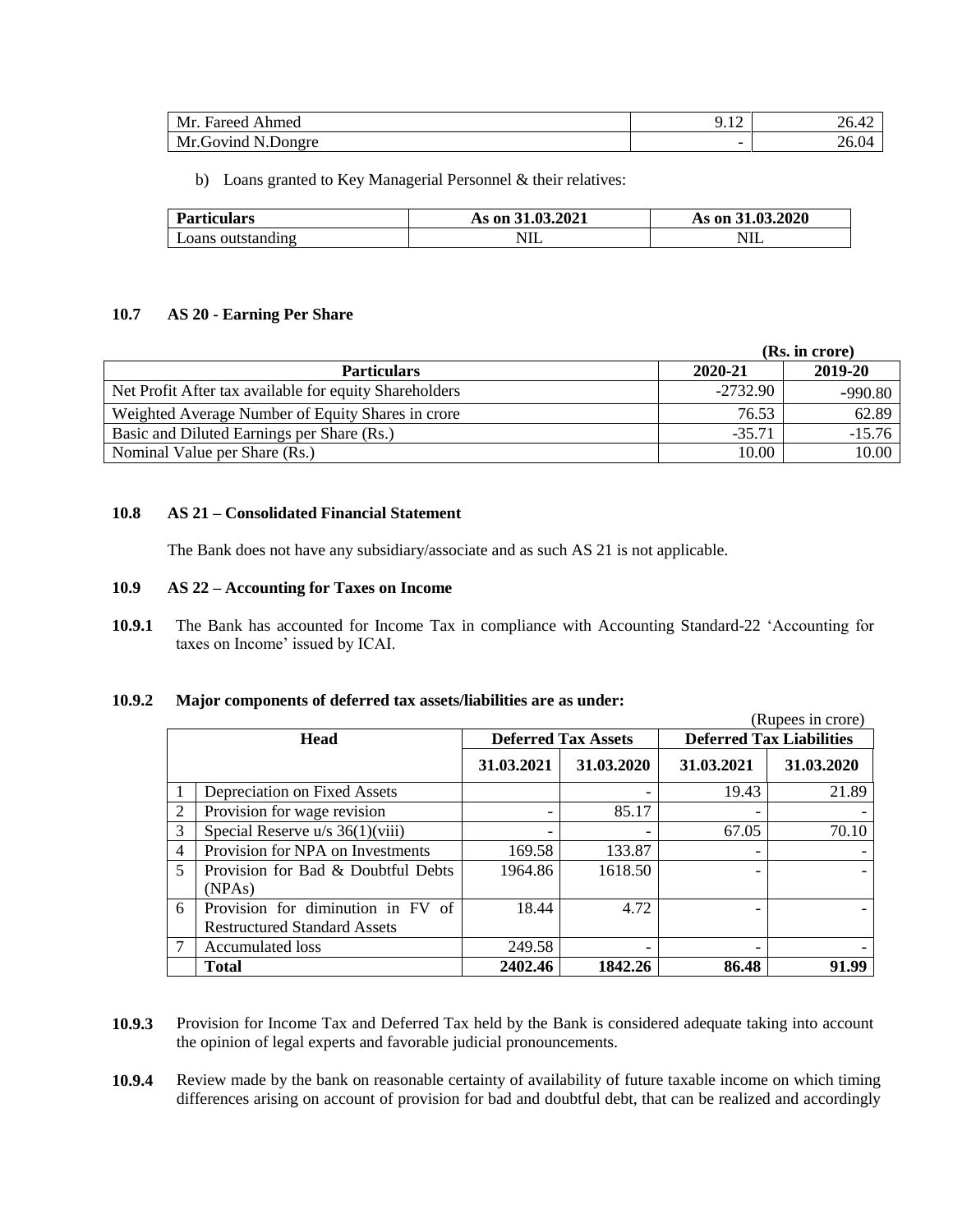during the year 2020-21, the Bank has recognized Deferred Tax Asset of Rs. 346.36 crore on the above timing differences.

- **10.9.5** No provision has been considered necessary in respect of disputed demands of Income aggregating to Rs.595.48 crore (Previous year Rs.595.48 crore) in view of decisions of appellate authorities / judicial pronouncements / opinions of legal experts.
- **10.9.6** The Government of India, vide the Taxation Laws (Amendment) Act, 2019, inserted section 115BAA in the Income Tax Act 1961 w.e.f. April 1, 2019. The Bank has evaluated the options available under section 115BAA of The Income Tax Act, 1961 and opted to continue to recognize the Taxes on Income for the quarter and year ended 31.03.2021 as per the earlier provisions.

### **10.10 AS 23 – Accounting for Investments in Associates in consolidated Financial Statements**

The Bank does not have any subsidiary/associate and as such AS 23 is not applicable.

### **10.11 AS 26 – Intangible Assets**

The application software in use in the Bank has been developed in house and has evolved over a period of time. Hence ,the costs of software is essentially part of Bank's operational expenses like wages etc. and as such are charged to the respective heads of expenditure in the Profit and Loss Account.

### **10.12 Accounting Standard 28 - Impairment of Assets**

Fixed Assets possessed by Bank are treated as 'Corporate Assets' and not 'Cash Generating Units' as defined by AS-28. In the opinion of the Management, there is no impairment of the 'Fixed Assets' of material amount as of 31.03.2021, requiring recognition in terms of AS-28 issued by the ICAI. The impairment of other assets has been provided for as per Prudential Norms prescribed by the Reserve Bank of India.

#### **10.13 Accounting Standard 29 - Provisions, Contingent Liability and Contingent Assets**

- **10.13.1** As per AS-29 Provisions, Contingent Liabilities and Contingent Assets, issued by the Institute of Chartered Accountants of India, the Bank recognizes no provision for
	- a) Any possible obligation that arises from past events and the existence of which will be confirmed only by the occurrence or non-occurrence of one or more uncertain future events not wholly within the control of the Bank, or
	- b) Any present obligation from the past events but is not recognized because
		- It is not probable that an outflow of resources embodying economic benefits will be required to settle the obligation; or
		- A reliable estimate of the amount of obligation cannot be made.

Such obligations are recorded as contingent liabilities. These are assessed continually and only that part of the obligation for which an outflow of resources embodying economic benefits is probable, is provided for, except in the extremely rare circumstances where no reliable estimate can be made.

Contingent Assets are not recognized in the financial statements since this may result in the recognition of income that may never be realized.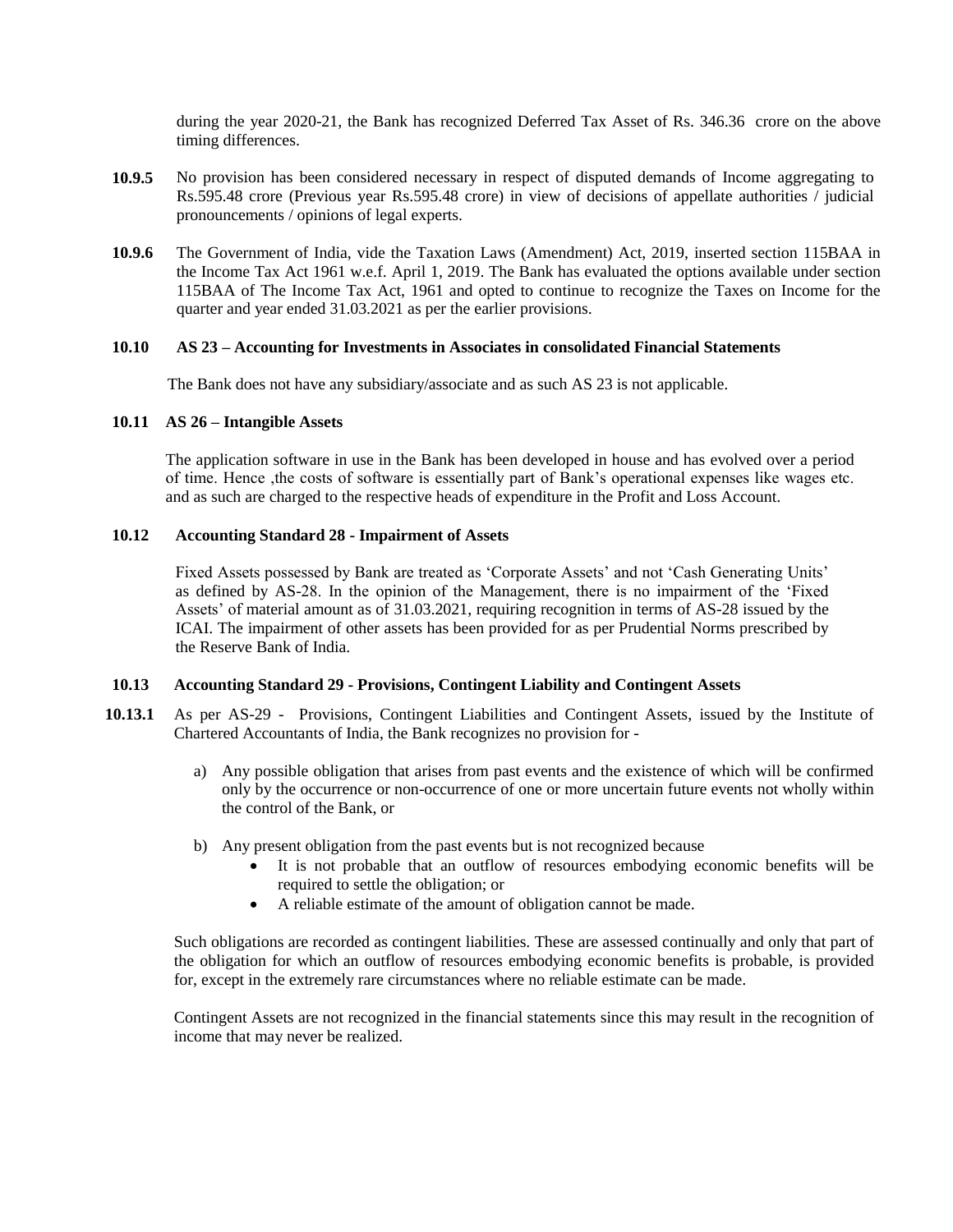# **10.13.2 Movement of Provision against Contingent Liabilities**:

|                          |                        |         |                      |         |           |         | (Rs. in crore)         |         |
|--------------------------|------------------------|---------|----------------------|---------|-----------|---------|------------------------|---------|
|                          | <b>Opening Balance</b> |         | Additions during the |         | Reduction | during  | <b>Closing Balance</b> |         |
| <b>Particulars</b>       |                        |         | year                 |         | the year  |         |                        |         |
|                          | 2020-21                | 2019-20 | 2020-21              | 2019-20 | 2020-21   | 2019-20 | 2020-21                | 2019-20 |
| Claims<br>the<br>against | 24.35                  | 25.55   | 0.93                 | 1.82    | 0.70      | 3.02    | 24.58                  | 24.35   |
| Bank<br>not              |                        |         |                      |         |           |         |                        |         |
| acknowledged as Debt     |                        |         |                      |         |           |         |                        |         |
| Bank<br>Invoked          | 7.62                   | 7.62    | 0.00                 | 0.00    | 0.00      | 0.00    | 7.62                   | 7.62    |
| Guarantees               |                        |         |                      |         |           |         |                        |         |
| L.C Devolved             | Nil                    | Nil     | Nil                  | Nil     | Nil       | Nil     | Nil                    | Nil     |

**10.14** Other significant accounting policies has been disclosed at the appropriate places in the Notes forming part of the accounts.

### **11.1.** Additional disclosures:

|                                                               |           | (Rs. in crore) |
|---------------------------------------------------------------|-----------|----------------|
| Break up of 'Provisions & Contingencies' shown under the head | 2020-21   | 2019-20        |
| <b>Expenditure in Profit &amp; Loss Account</b>               |           |                |
| Provision for Non Performing Advances                         | 2677.90   | 2308.30        |
| <b>Provision for Standard Assets</b>                          | 1284.38   | 40.15          |
| Provision for diminution in FV Restructured (Standard)        | 39.27     | 5.16           |
| Provision for Non Performing Investments                      | 102.17    | 230.79         |
| Provision for Depreciation in the value of Investments        | $-0.81$   | $-12.64$       |
| <b>Other Provisions</b>                                       | 72.56     | 47.51          |
|                                                               |           |                |
| <b>Provision for Taxation:</b>                                |           |                |
| <b>Current Tax</b>                                            | 0.00      | 188.62         |
| Deferred Tax                                                  | $-565.71$ | $-637.19$      |
| <b>MAT Credit Entitlement–Current Year</b>                    | $-105.63$ | $-82.99$       |
| <b>MAT Credit Entitlement Reversed</b>                        | 0.00      | 0.00           |
| Previous Year Tax Expenses                                    | 0.00      | 0.00           |
| <b>Total</b>                                                  | 3504.12   | 2087.71        |

| 11.2 | <b>Movement of Floating Provisions</b> |         | (Rs. in core) |  |
|------|----------------------------------------|---------|---------------|--|
|      |                                        | 2020-21 | 2019-20       |  |
|      | <b>Opening Balance</b>                 | Nil     | Nil           |  |
|      | Additions during the year              | Nil     | Nil           |  |
|      | Draw down during the year              | Nil     | Nil           |  |
|      | Closing Balance                        | Nil     | Nil           |  |

# **11.3 Draw down from Reserve**

A sum of Rs NIL during Financial year ended 31.03.2021 has been drawn from the General Reserve on account of payment to the claimant of old entries.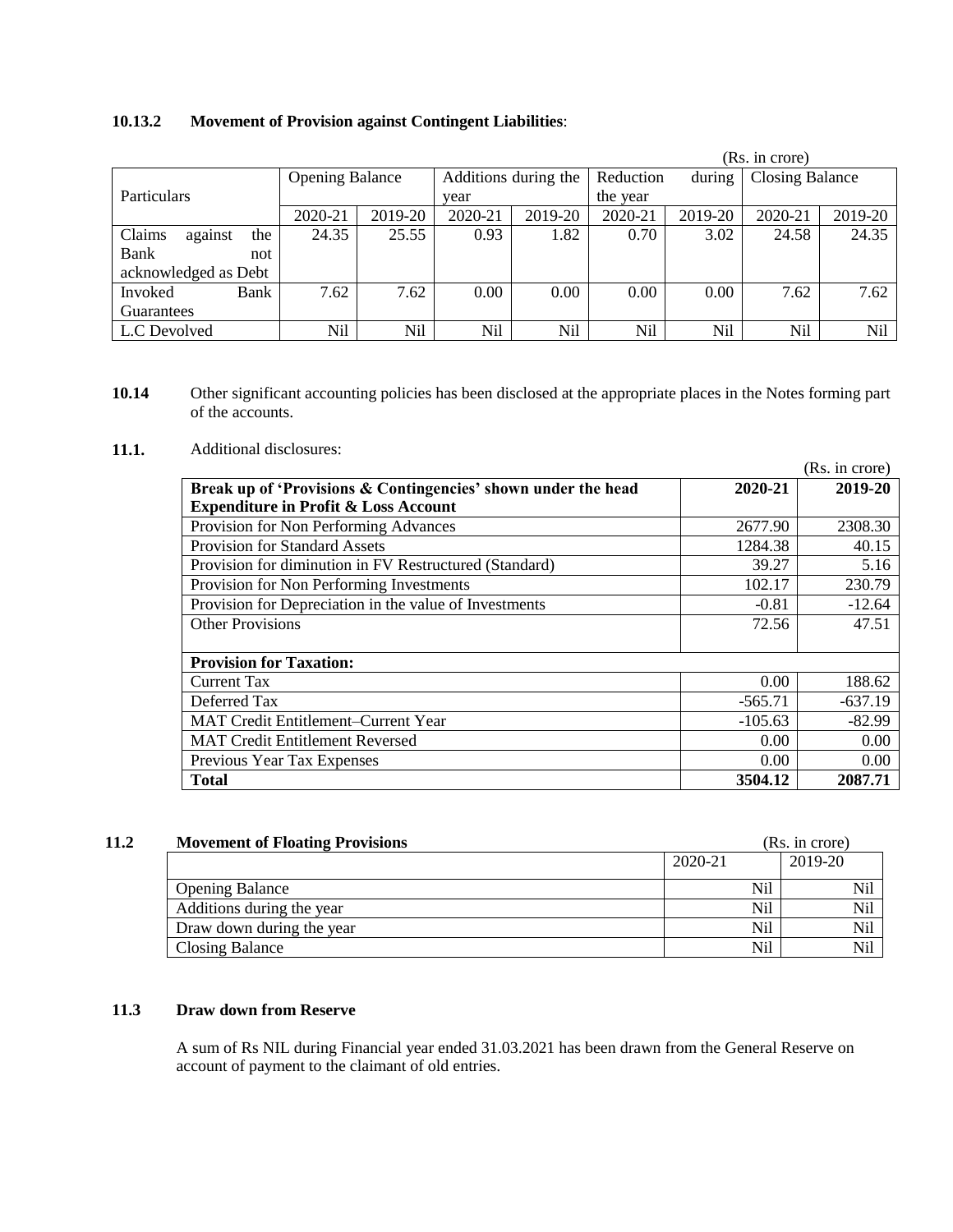# **11.4 Customer's Complaints:**

|              |                                                        | 2020-21 | 2019-20 |
|--------------|--------------------------------------------------------|---------|---------|
| a)           | No. of Complaints pending at the beginning of the year | 139     | 60      |
| $\mathbf{b}$ | No. of Complaints received during the year             | 14449   | 22291   |
| C)           | No. of Complaints redressed during the year            | 14492   | 22212   |
| d)           | No. of Complaints pending at the end of the year       | 96      | 139     |

### **11.5 Awards Passed by the Banking Ombudsman:**

|              |                                                            | 2020-21 | 2019-20 |
|--------------|------------------------------------------------------------|---------|---------|
| a)           | No. of unimplemented Awards at the beginning of the year   |         |         |
| $\mathbf{b}$ | No. of Awards passed by Banking Ombudsman during the year  |         |         |
| $\mathbf{c}$ | No. of Awards implemented during the year                  |         |         |
|              | No. of unimplemented Awards pending at the end of the year |         |         |

# **11.6.1 Concentration of Deposits**

(Rs. In crore)

|                                                                       | 31.03.2021 | $\mid$ 31.03.2020 |
|-----------------------------------------------------------------------|------------|-------------------|
| Total Deposits of twenty largest depositors                           | 14835.83   | 14429.59          |
| Percentage of Deposits of twenty largest depositors to Total Deposits | 15.44%     | 16.09%            |

# **11.6.2 Concentration of Advances**

(Rs. in crore)

|                                                                      | 31.03.2021 | 31.03.2020 |
|----------------------------------------------------------------------|------------|------------|
| Total Advances to twenty largest borrowers                           | 15380.41   | 18320.00   |
| Percentage of Advances to twenty largest borrowers to Total Advances | 22.68%     | 29.28%     |

### **11.6.3 Concentration of Exposures**

(Rs. in crore)

|                                                                        | 31.03.2021 | $\mid$ 31.03.2020 |
|------------------------------------------------------------------------|------------|-------------------|
| Total Exposure to twenty largest borrowers/customers                   | 21125.35   | 19644.82          |
| Percentage of Exposure to twenty largest borrowers/ customers to Total | 27.35%     | 22.41%            |
| Exposure of the bank on borrowers/customers                            |            |                   |
|                                                                        |            |                   |

# **11.6.4 Concentration of NPAs**

(Rs. in crore)

|                                         | 1.03.2021    | 2020<br>03 |
|-----------------------------------------|--------------|------------|
| Total Exposure to top four NPA Accounts | . <i>. .</i> |            |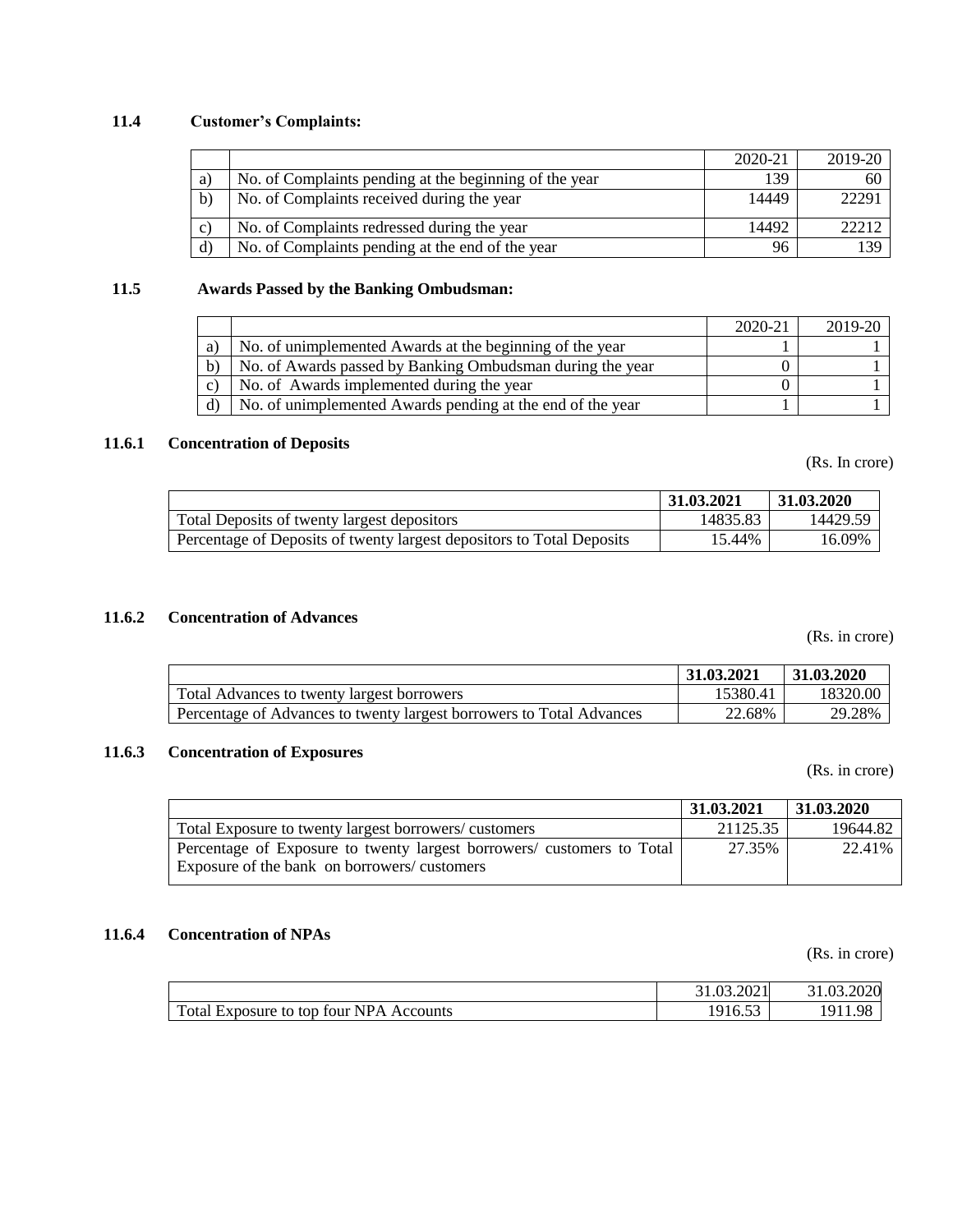# **11.7 Sector-wise Advances /NPA**

(Rs. in crore)

|                |                                                                                  |                                         | 31.03.2021                  | 31.03.2020                                                                         |                                                       |                             |                                                                                                            |
|----------------|----------------------------------------------------------------------------------|-----------------------------------------|-----------------------------|------------------------------------------------------------------------------------|-------------------------------------------------------|-----------------------------|------------------------------------------------------------------------------------------------------------|
|                | Sector*                                                                          | Outstanding<br>Total<br><b>Advances</b> | <b>Gross</b><br><b>NPAs</b> | Percentage of<br><b>Gross</b><br>$Total g$<br>to<br><b>Advances</b><br>that sector | <b>NPAs</b> Outstandin<br><b>Total</b><br>in Advances | <b>Gross</b><br><b>NPAs</b> | Percentage of<br><b>NPAs</b><br><b>Gross</b><br><b>Total</b><br>to<br><b>Advances</b><br>in<br>that sector |
| $\mathbf{A}$   | <b>Priority Sector</b>                                                           |                                         |                             |                                                                                    |                                                       |                             |                                                                                                            |
|                | allied<br>Agriculture<br>and<br>activities                                       | 10637.51                                | 917.79                      | 8.63%                                                                              | 9824.86                                               | 993.99                      | 10.12%                                                                                                     |
| $\overline{2}$ | industries<br>Advances<br>to<br>sector eligible<br>as priority<br>sector lending | 4351.80                                 | 849.22                      | 19.51%                                                                             | 2945.45                                               | 619.83                      | 21.04%                                                                                                     |
| 3              | Services                                                                         | 7208.23                                 | 1253.02                     | 17.38%                                                                             | 8156.64                                               | 1278.10                     | 15.67%                                                                                                     |
| $\overline{4}$ | Personal loans                                                                   | 4842.40                                 | 434.10                      | 8.96%                                                                              | 4635.40                                               | 303.22                      | 6.54%                                                                                                      |
|                | Sub-total $(A)$                                                                  | 27039.94                                | 3454.13                     | 12.77%                                                                             | 25562.35                                              | 3195.14                     | 12.50%                                                                                                     |
| $\, {\bf B}$   | Non Priority Sector                                                              |                                         |                             |                                                                                    |                                                       |                             |                                                                                                            |
|                | allied<br>Agriculture<br>and<br>activities                                       | $\overline{0}$                          | $\mathbf{0}$                | 0%                                                                                 | $\Omega$                                              | $\Omega$                    | 0%                                                                                                         |
| $\overline{2}$ | Industry                                                                         | 16338.44                                | 2545.11                     | 15.58%                                                                             | 13168.20                                              | 2207.56                     | 16.76%                                                                                                     |
| 3              | Services                                                                         | 20142.82                                | 3093.44                     | 15.36%                                                                             | 19748.27                                              | 3110.48                     | 15.75%                                                                                                     |
| $\overline{4}$ | Personal loans                                                                   | 4289.97                                 | 241.32                      | 5.63%                                                                              | 4085.38                                               | 361.39                      | 8.85%                                                                                                      |
|                | Sub-total $(B)$                                                                  | 40771.23                                | 5879.87                     | 14.42%                                                                             | 37001.85                                              | 5679.43                     | 15.35%                                                                                                     |
|                | Total $(A+B)$                                                                    | 67811.17                                | 9334                        | 13.76%                                                                             | 62564.20                                              | 8874.57                     | 14.18%                                                                                                     |

\*Banks may also disclose in the format above, sub sectors where the outstanding advances exceeds 10 percent of the outstanding total advances to that sector. For instance, if a bank's outstanding advances to the mining industry exceed 10 percent of the outstanding total advances to 'Industry' sector it should disclose details of its outstanding advances to mining separately in the format above under the 'Industry' sector.

### **11.8 Movement of NPAs**

(Rs. in crore)

| <b>Particulars</b>                                          | 31.03.2021 | 31.03.2020 |
|-------------------------------------------------------------|------------|------------|
| Gross NPAs as on 1st April (Opening Balance)                | 8874.57    | 8605.87    |
| Additions (Fresh NPAs) during the year                      | 1556.71    | 2908.56    |
| Sub-total $(A)$                                             | 10431.28   | 11514.43   |
| Up-gradations<br>Less: $(i)$                                | 148.07     | 394.39     |
| Recoveries (excluding recoveries made from up-graded<br>(i) | 878.64     | 464.60     |
| accounts)                                                   |            |            |
| (iii) Technical/ Prudential Write-offs                      | 0.00       | 1733.11    |
| (iv) Write-offs other than those under (iii) above          | 70.57      | 47.76      |
| Sub-total $(B)$                                             | 1097.28    | 2639.86    |
| Gross NPAs as on 31st March (closing balance)<br>$(A-B)$    | 9334.00    | 8874.57    |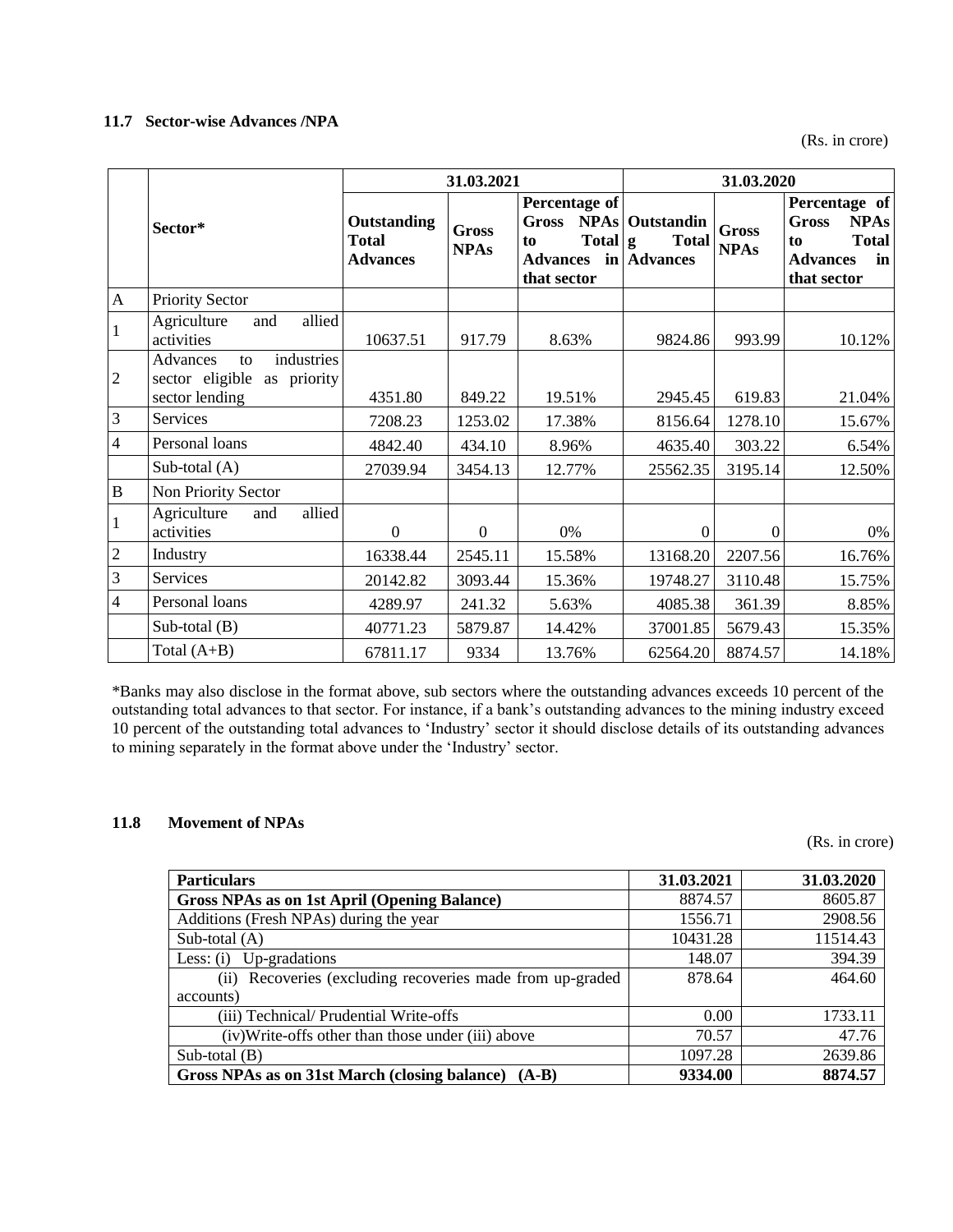|                                                                        |            | (Rs. in crore) |
|------------------------------------------------------------------------|------------|----------------|
| <b>Particulars</b>                                                     | 31.03.2021 | 31.03.2020     |
| Opening balance of Technical / Prudential written-off accounts as at   |            |                |
| April 1                                                                | 5210.17    | 3712.52        |
| Add: Technical / Prudential write-offs during the year                 | 0.00       | 1733.11        |
| Sub-total $(A)$                                                        | 5210.17    | 5445.63        |
| Less: Recoveries made from previously technical / prudential written-  |            |                |
| off accounts including rebate allowed and up gradation during the year |            |                |
| (B)                                                                    | 151.60     | 235.46         |
| Closing balance as at March 31 (A-B)                                   | 5058.57    | 5210.17        |

# **11.9 Overseas Assets, NPAs and Revenue**

# **(Rs. in crore)**

| Particulars          | 31.03.2021 | 31.03.2020 |
|----------------------|------------|------------|
| <b>Total Assets</b>  | 106.00     | 52.7       |
| <b>Total NPAs</b>    |            |            |
| <b>Total Revenue</b> | 0.31       | 2.34       |

# **11.10** Of**f-Balance Sheet SPVs sponsored by Banks**

# **(Rs. in crore)**

| Name of the SPV sponsored |                 |            |            |  |  |  |
|---------------------------|-----------------|------------|------------|--|--|--|
|                           | <b>Domestic</b> |            | Overseas   |  |  |  |
| 31.03.2021                | 31.03.2020      | 31.03.2021 | 31.03.2020 |  |  |  |
| Not Applicable            | Not Applicable  | NIL        | NIL        |  |  |  |

# **11.11 Intra-Group Exposures**

| S.No. | <b>Particulars</b>                                    | 31.03.2021 |                | 31.03.2020 |                |  |
|-------|-------------------------------------------------------|------------|----------------|------------|----------------|--|
|       |                                                       | Sanc       | Balance        | Sanc       | <b>Balance</b> |  |
|       |                                                       | Loan/limit | O/s            | Loan/limit | O/s            |  |
| (a)   | Total amount of intra-group exposures                 | Nil        | N <sub>i</sub> | Nil        | <b>Nil</b>     |  |
| (b)   | Total amount of top-20 intra-group exposures          | Nil        | Nil            | Nil        | N <sub>i</sub> |  |
| (c)   | Percentage of intra-group exposures to total exposure | Nil        | Nil            | Nil        | Nil            |  |
|       | of the bank on borrowers / customers                  |            |                |            |                |  |
| (d)   | Details of breach of limits on intra-group exposures  | Nil        | Nil            | Nil        | Ni1            |  |
|       | and regulatory action thereon, if any.                |            |                |            |                |  |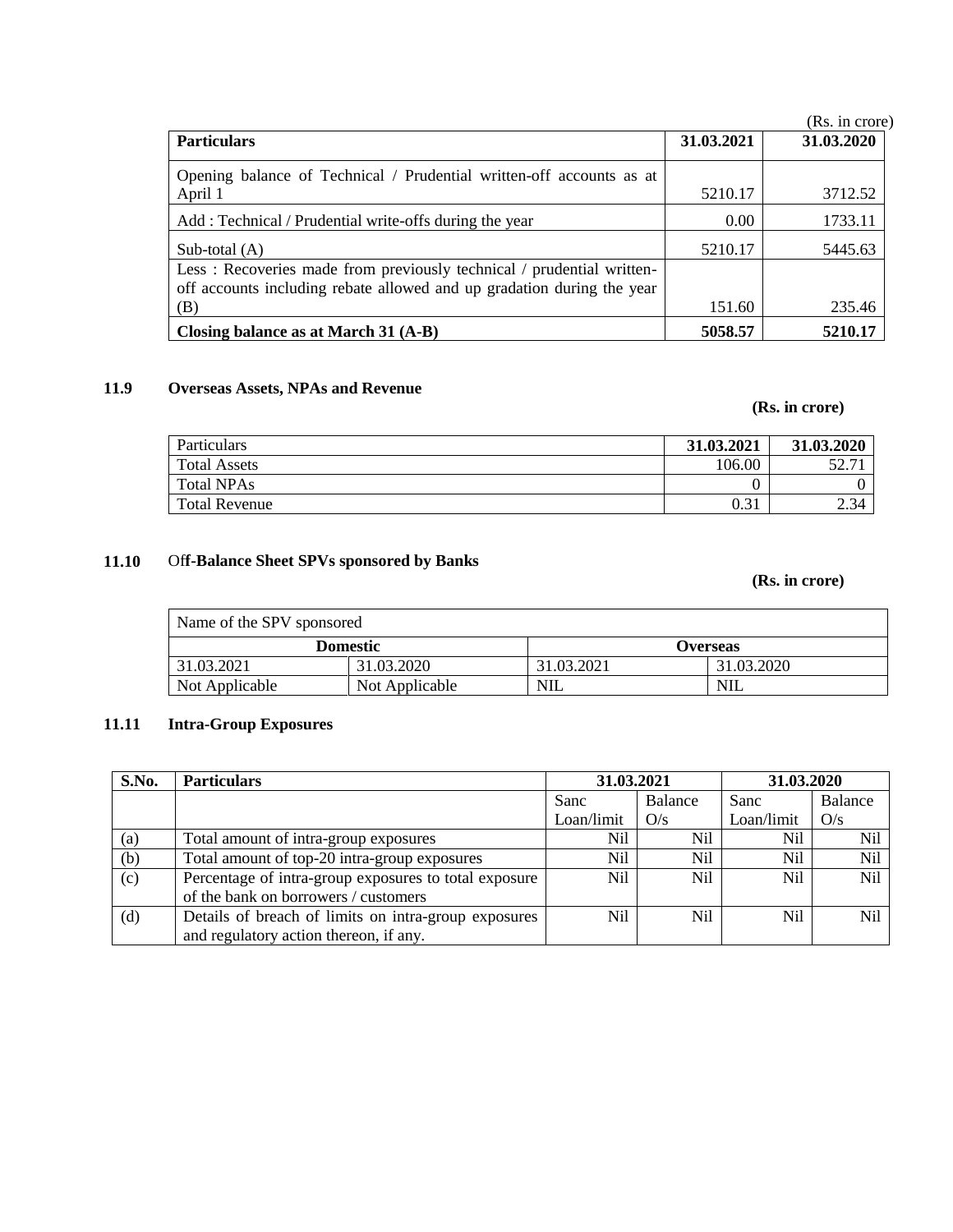# **11.12 Transfers to Depositor Education and Awareness Fund (DEAF)**

### **(Rs. in crore)**

| <b>Particulars</b>                               | 31.03.2021 | 31.03.2020 |
|--------------------------------------------------|------------|------------|
| Opening balance of amounts transferred to DEAF   | 215.37     | 187.51     |
| Add: Amounts transferred to DEAF during the year | 103.42     | 30.35      |
| Less: Amounts reimbursed by DEAF towards claims  | 2.14       | $2.49*$    |
| Closing balance of amounts transferred to DEAF   | 316.65     | 215.37     |

\*Principal

# **11.13 Un-hedged Foreign Currency Exposure**

In terms of RBI circular DBOD.No.BP.BC.85/21.06.200/2013-14 dated January 15, 2014¸ the Bank has made provision for Unhedged Foreign Currency and a sum of Rs. 0.17 Crore is outstanding as on March 31, 2021.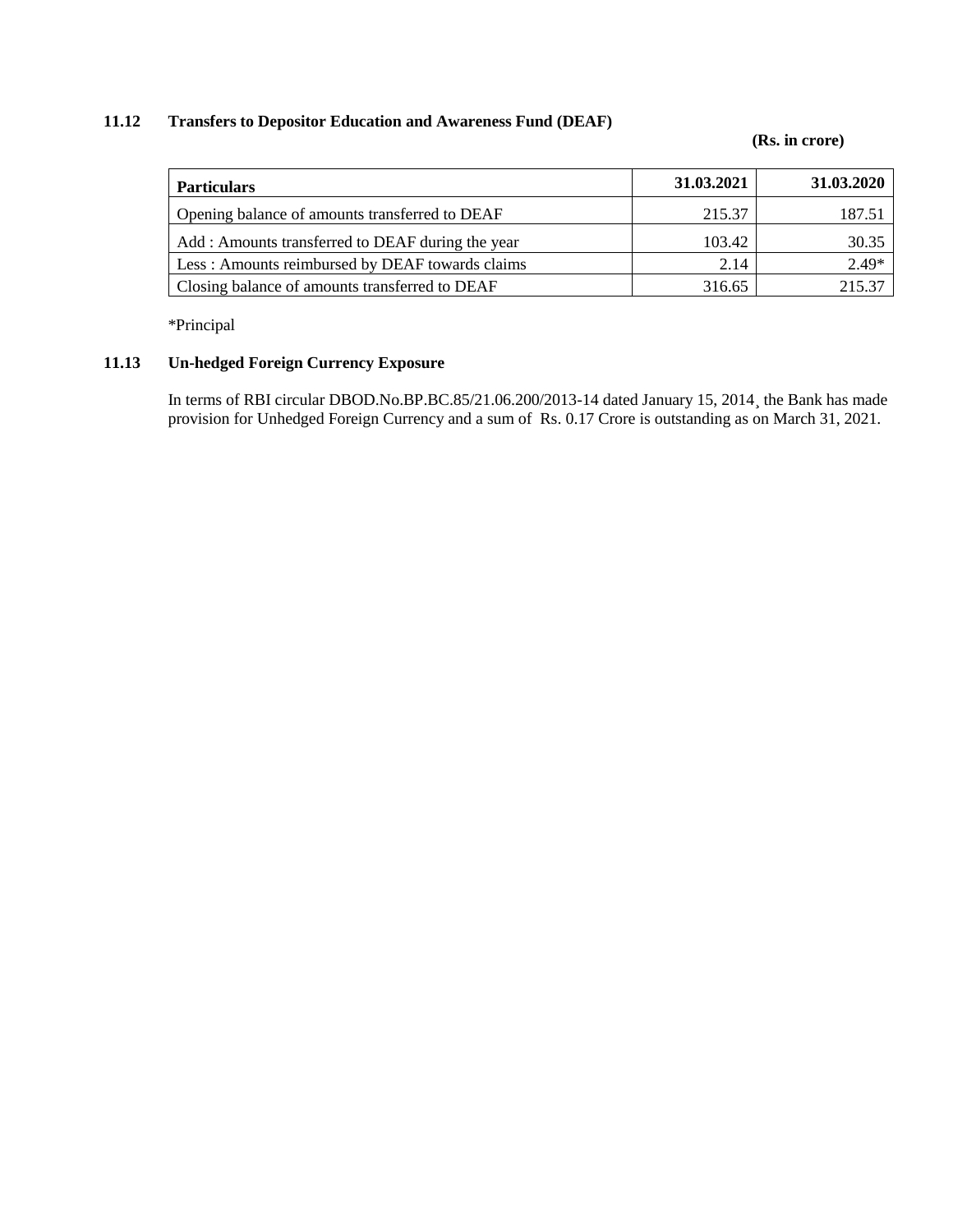# **12 Liquidity Coverage Ratio**

|                       |                                                                                                   |                                            | Rs. In Lakhs                             |                                            | Rs. In Lakhs                      |                                     | Rs. In Lakhs                                                                                                      |                        | Rs. In Lakhs                             |
|-----------------------|---------------------------------------------------------------------------------------------------|--------------------------------------------|------------------------------------------|--------------------------------------------|-----------------------------------|-------------------------------------|-------------------------------------------------------------------------------------------------------------------|------------------------|------------------------------------------|
|                       |                                                                                                   |                                            | 30.06.2020                               |                                            | 30.09.2020                        |                                     | 31.12.2020<br>Total<br>Total<br>Weighted<br>Value (<br>Value (<br>Average)<br>Average)<br>2062988.09<br>580962.58 |                        | 31.03.2021                               |
|                       |                                                                                                   | Total<br>Unweighted<br>Value (<br>Average) | Total<br>Weighted<br>Value (<br>Average) | Total<br>Unweighted<br>Value (<br>Average) | Total Weighted<br>Value (Average) | Total Unweighted<br>Value (Average) |                                                                                                                   | Unweighted             | Total<br>Weighted<br>Value (<br>Average) |
|                       | <b>High Quality Liquid Assets</b>                                                                 |                                            |                                          |                                            |                                   |                                     |                                                                                                                   |                        |                                          |
|                       | <b>Total High Quality Liquid Assets</b><br><b>Cash Outflows</b>                                   |                                            | 2042765.76                               |                                            | 1976896.33                        |                                     |                                                                                                                   |                        | 2353523.36                               |
| $\overline{c}$<br>(i) | Retail deposits and deposits from<br>small business customers, of which<br><b>Stable Deposits</b> | 5614165.69<br>45447.63                     | 559146.61<br>2272.65                     | 5692396.62<br>45773.13                     | 566953.39<br>2291.04              | 5846386.23<br>73520.80              | 3676.04                                                                                                           | 5978580.40<br>89451.84 | 593385.78<br>4472.93                     |
| (iii)                 | Less stable deposits                                                                              | 5568718.06                                 | 556873.97                                | 5646623.49                                 | 564662.35                         | 5772865.43                          | 577286.54                                                                                                         | 5889128.56             | 588912.86                                |
| $\mathfrak{Z}$        | Unsecured wholesale funding of which                                                              | 953771.83                                  | 488936.81                                | 866671.96                                  | 433336.99                         | 842467.94                           | 430903.84                                                                                                         | 1161975.51             | 541577.90                                |
| (i)                   | Operational Deposits (all counterparties)                                                         | 11590.54                                   | 0.00                                     | 0.00                                       | 0.00                              | 0.00                                | 0.00                                                                                                              | 0.00                   | 0.00                                     |
| (ii)                  | Non-operational deposits (all counterparties)                                                     | 942181.29                                  | 488936.81                                | 866671.96                                  | 433336.99                         | 842467.94                           | 430903.84                                                                                                         | 1161975.51             | 541577.90                                |
| (iii)                 | Unsecured debt                                                                                    | $0.00\,$                                   | 0.00                                     | $0.00\,$                                   | 0.00                              | $0.00\,$                            | 0.00                                                                                                              | $0.00\,$               | 0.00                                     |
| $\overline{4}$        | Secured wholesale funding                                                                         |                                            | 0.00                                     |                                            | 0.00                              |                                     | 0.00                                                                                                              |                        | 0.00                                     |
| $\sqrt{5}$            | Additional requirements, of which                                                                 | 120422.90                                  | 16805.39                                 | 0.00                                       | 15597.70                          | 0.00                                | 21054.15                                                                                                          | 0.00                   | 44025.89                                 |
| (i)                   | Outflows related to derivative exposures<br>and other collateral requirements                     | 0.00                                       | 0.00                                     | 0.00                                       | $0.00\,$                          | $0.00\,$                            | 0.00                                                                                                              | 36090.37               | 36090.37                                 |
| (ii)                  | Outflows related to loss of funding on<br>debt product                                            | 0.00                                       | 0.00                                     | 0.00                                       | 0.00                              | 0.00                                | 0.00                                                                                                              | 0.00                   | 0.00                                     |
| (iii)                 | Credit and liquidity facilities                                                                   | 120422.90                                  | 16805.39                                 | 97174.37                                   | 15597.70                          | 208967.11                           | 21054.15                                                                                                          | 135707.88              | 7935.52                                  |
| 6                     | Other contractual funding obligations                                                             | 0.00                                       | 0.00                                     | 0.00                                       | 0.00                              | 0.00                                | 0.00                                                                                                              | 0.00                   | 0.00                                     |
| $\overline{7}$        | Other contingent funding obligations                                                              | 1254577.15                                 | 57126.29                                 | 1338985.54                                 | 59503.73                          | 1326148.31                          | 60264.09                                                                                                          | 1299695.67             | 57698.10                                 |
| 8                     | <b>Total Cash Outflows</b>                                                                        |                                            | 1122015.10                               |                                            | 1075391.81                        |                                     | 1093184.67                                                                                                        |                        | 1236687.67                               |
|                       | Cash Inflows                                                                                      |                                            |                                          |                                            |                                   |                                     |                                                                                                                   |                        |                                          |
| 9                     | Secured lending (e.g. reverse repos)                                                              | 173104.48                                  | 0.00                                     | 109204.23                                  | 0.00                              | 233584.29                           | 0.00                                                                                                              | 475322.86              | 0.00                                     |
| 10                    | Inflows from fully performing exposures                                                           | 185683.35                                  | 128317.41                                | 171539.71                                  | 110736.99                         | 150220.00                           | 76800.74                                                                                                          | 151838.51              | 71941.15                                 |
| 11                    | Other Cash Inflows                                                                                | 68970.15                                   | 68522.39                                 | 64644.37                                   | 64644.37                          | 35742.86                            | 35742.86                                                                                                          | 53950.00               | 84409.31                                 |
| 12                    | <b>Total Cash Inflows</b>                                                                         | 427757.98                                  | 196839.80                                | 345388.30                                  | 175381.35                         | 419547.14                           | 112543.60                                                                                                         | 681111.37              | 156350.47                                |
| 13                    | <b>TOTAL HQLA</b>                                                                                 |                                            | 2042765.76                               |                                            | 1976896.33                        |                                     | 2062988.09                                                                                                        |                        | 2353523.36                               |
| 14                    | <b>Total Net Cash Outflows</b>                                                                    |                                            | 925175.30                                |                                            | 900010.45                         |                                     | 980641.07                                                                                                         |                        | 1080337.21                               |
| 15                    | Liquidity Coverage Ratio (%)                                                                      |                                            | 220.80%                                  |                                            | 219.65%                           |                                     | 210.37%                                                                                                           |                        | 217.85%                                  |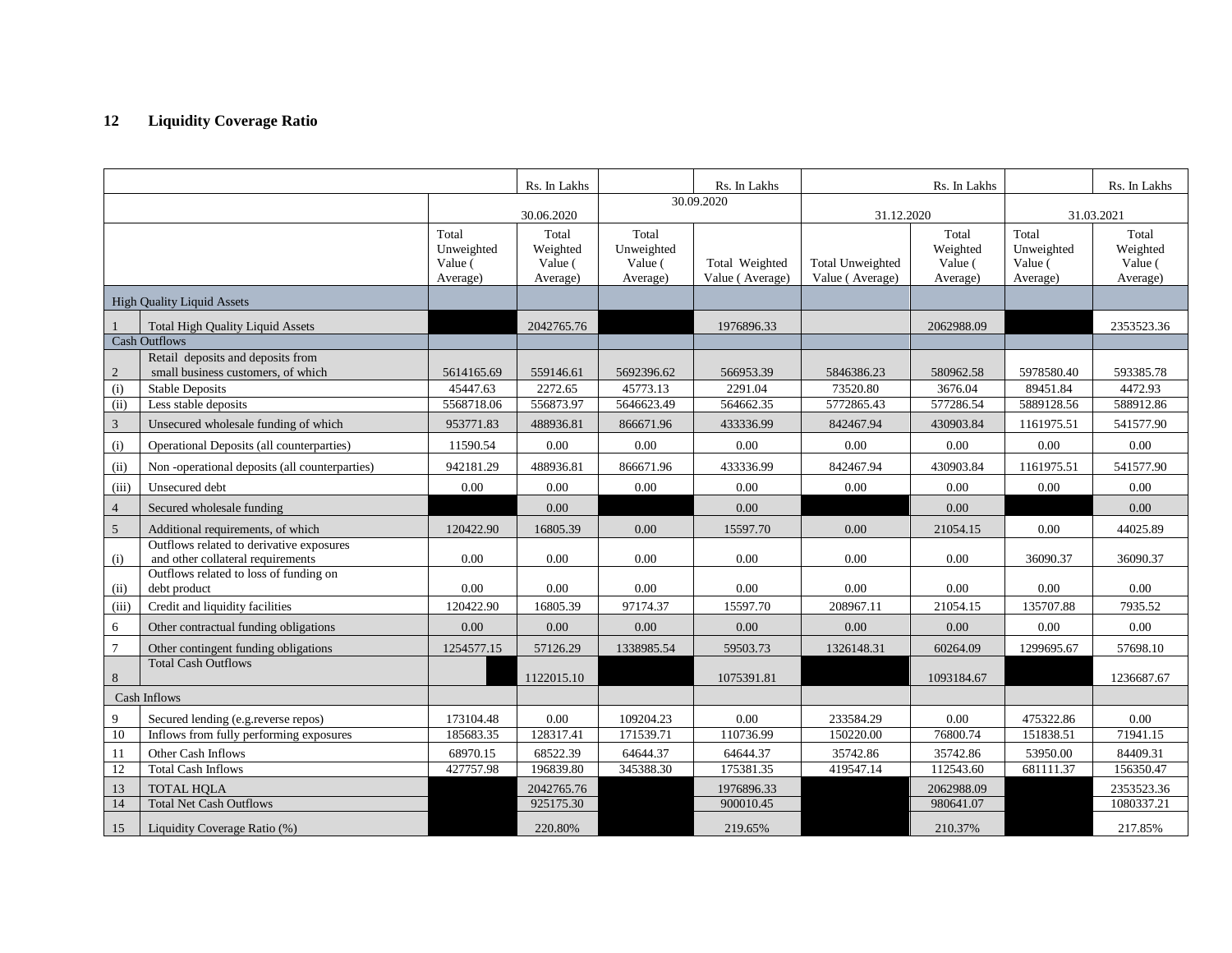#### **13**. **Disclosures in Terms of MSMED Act 2006**

Guideline given in Micro, Small and Medium enterprises development act 2006 have been complied with for purchases made during FY ended March 2021 in FY 2020-21 and payments have been made to the vendors in time as per Act. Since there had been no delay in payment, therefore no penal interest had been paid during FY ended March 2021.

- **14** In terms of Reserve Bank of India (RBI) circular DBR.No.BP.BC.1/21.06.201/2015-16, dated July 1, 2015, on 'Basel III Capital Adequacy' and RBI circulars DBR.No.BP.BC.80/21.06.201/2014-15 dated March 31, 2015 on 'Prudential Guidelines on Capital Adequacy and Liquidity Standard Amendments', Banks are required to make Pillar 3 disclosures including leverage ratio and liquidity coverage ratio under the Basel III framework which are being made available on the Bank's website. The Disclosures have not been subjected to audit by Statutory Central Auditors of the Bank. These details are being made available on our website [www.psbindia.com.](http://www.psbindia.com/)
- **15.** As per the Reserve Bank of India directions for initiating Insolvency Process- Provisioning Norms, vide letter No. DBR. No. BP.15199/21.04.048/2016-17 dated June23, 2017, and DBR. No. BP.1906/21.04.048/2017-18 dated August 28, 2018 respectively, the bank is holding the provisioning of Rs. 481.59 Crores as against the balance outstanding of Rs. 481.59 Crores as on 31.03.2021 in respect of borrowal accounts referred in aforesaid circular. Further, the provisions held in respect of total borrowal accounts referred to NCLT stood at Rs.4601.31 Crores as against the balance outstanding of Rs.5076.76 Crores as at 31.03.2021.
- **16.** COVID-19 continues to spread across the globe and India resulting in significant volatility in the global and Indian economy. The extent to which the COVID-19 pandemic will impact the Bank's result will depend on future development which are highly uncertain including among other things the severity of the second wave of the COVID-19 pandemic and action to contain its spread or mitigate impact including further stimulus and regulatory packages, if any. While there has been an improvement in the economic activity since the easing of the lockdown measures, in the opinion of management, there would not be significant impact on bank's financials.

In accordance with the COVID-19 Regulatory Packages announced by the RBI on March 27, 2020, April 17, 2020 and May 23, 2020 the Bank, in accordance with the Board approved policy, offered a moratorium on the repayment of installments and / or interest, as applicable, due between March 1, 2020 and August 31, 2020 to all the eligible borrowers classified as standard, even if overdue, as on February 29, 2020. The asset classification in the moratorium granted accounts have been kept static during the moratorium period.

**17.** In accordance with the COVID-19 Regulatory Package announced by the RBI on March 27, 2020 and April 17, 2020 with regard to providing relief to borrowers' on account of COVID-19 pandemic whose accounts were standard as on February 29, 2020, the bank has permitted moratorium of three months on all term loan installments falling due between March 1, 2020 and May 31, 2020, deferred the recovery of interest on working capital facilities sanctioned in the form of cash credit/ overdraft accounts from March 1, 2020 to May 31, 2020 including relaxation in certain parameters, to all eligible borrowers, without considering the same as restructuring. Further on May 22, 2020, RBI has permitted the Banks to extend such benefits to eligible borrowers for another three months from June 1, 2020 to August 31, 2020. In accordance with RBI's guidelines, the Bank is required to make provision @ 10% of the outstanding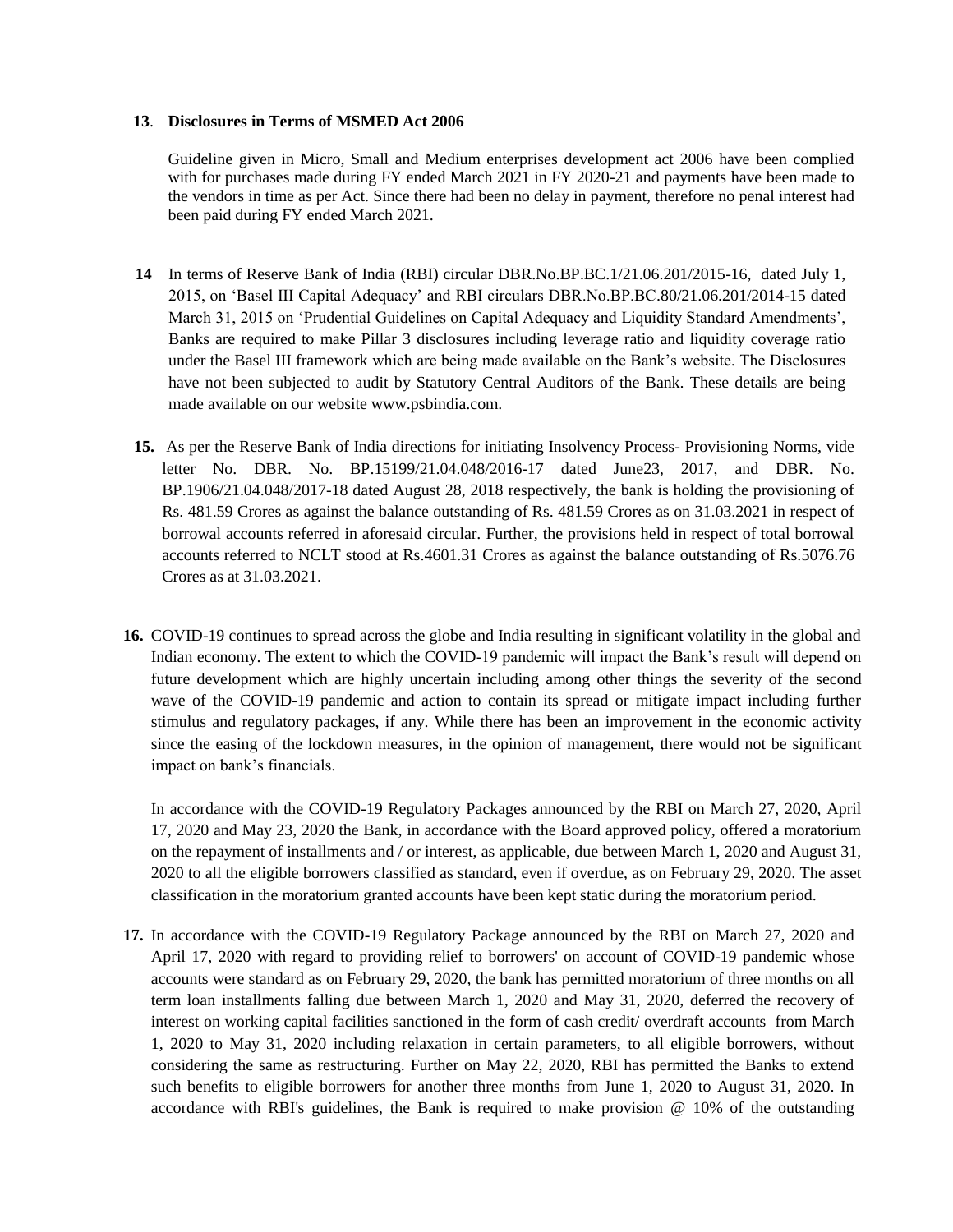advances over two quarters beginning with the quarter ended March 31, 2020 in respect of such borrowal accounts where assets classification benefit has been granted as per RBI Guidelines. The disclosure requirements as per RBI circular dated 17.04.2020 are as under.

|                | <b>S.No. Particulars</b>                                                   | <b>Amount (Rs. in Crore)</b> |  |
|----------------|----------------------------------------------------------------------------|------------------------------|--|
| $\mathbf{i}$ . | Respective amounts in SMA/overdue categories, where<br>the                 | 4868.10                      |  |
|                | moratorium/deferment was extended (O/s as on 31.03.2021)                   |                              |  |
| ii.            | Respective amount where asset classification benefits is extended (O/s as  | 862.65                       |  |
|                | on 31.03.2021)                                                             |                              |  |
| iii.           | Provisions made in terms of para 5 of the circular                         | 88.02                        |  |
| iv.            | Provisions adjusted in terms of para 6 of the circular                     | 88.02                        |  |
| V <sub>r</sub> | Residual provisions o/s as on 31.3.2021 in terms of para 6 of the circular | Nil                          |  |

- **18.** The Bank has made an additional standard asset provision in terms of RBI Circular DBR No. BP.BC.45/21.04.048/2018-19 dated 7<sup>th</sup> June, 2019 on prudential framework for resolution of Stressed Assets amounting to Rs. 585.88 Crore.
- **19.** The Hon'ble Supreme Court in Writ petition (CIVIL) No 825 of 2020 by Gajendra Sharma Vs Union of India &Anr and other connected matters vide its interim order dated September 03, 2020 has directed Banks that the accounts which were not declared NPA till August 31, 2020 shall not be declared NPA till further orders, pending disposal of the cases by the Hon'ble Supreme Court. The bank made contingency provision of Rs. 609.95 Crores as at December 31, 2020 for such borrowal accounts not classified as non performing. The Hon'ble Supreme Court of India vacated the interim relief granted not to declare accounts of borrower as NPA vide its judgement on 23rd March 2021. Accordingly, the Bank has classified borrowers as NPA in accordance with Instructions contained in paragraph 5 of the RBI circular dated 7th April, 2021.
- **20.** In accordance with the instructions in RBI circular dated April 07, 2021 the bank is required to refund / adjust 'interest of interest' to all the borrowers including those who had availed of working capital facilities during the moratorium period, irrespective of whether moratorium had been fully or partially availed, or not availed. As required by the RBI notification, the methodology for calculation of such 'interest on interest' has been circulated by the Indian Banks Association (IBA). The Bank is in the process of suitably implementing this methodology and pending finalization, has created a liability towards estimated Interest relief of Rs 30 Crores and has reduced the same from interest earned for the quarter and year ended 31st March 2021.
- **21.** In accordance with Resolution Framework for COVID-19 announced by RBI vide its circular no. DOR.No.BP.BC/3/21.04.048/2020-21 dated 6th August, 2020, the Bank has implemented one-time restructuring for certain eligible borrowers and such borrowers are classified as Standard in accordance with the above framework. The disclosure requirements as required by RBI circular for the year ended 31stMarch 2021 is given below:-